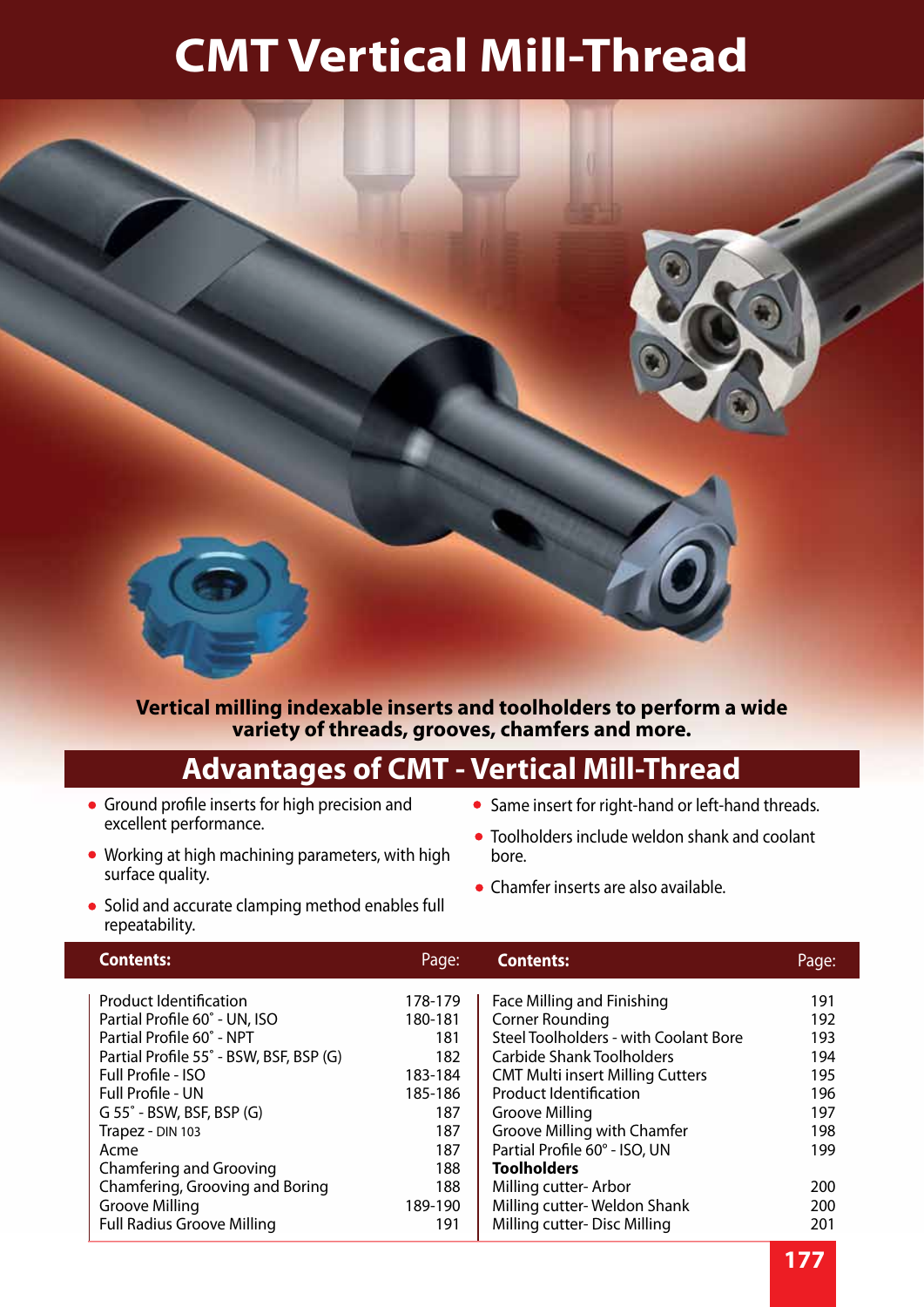



#### **CMT Spiral Multi Flute Inserts**



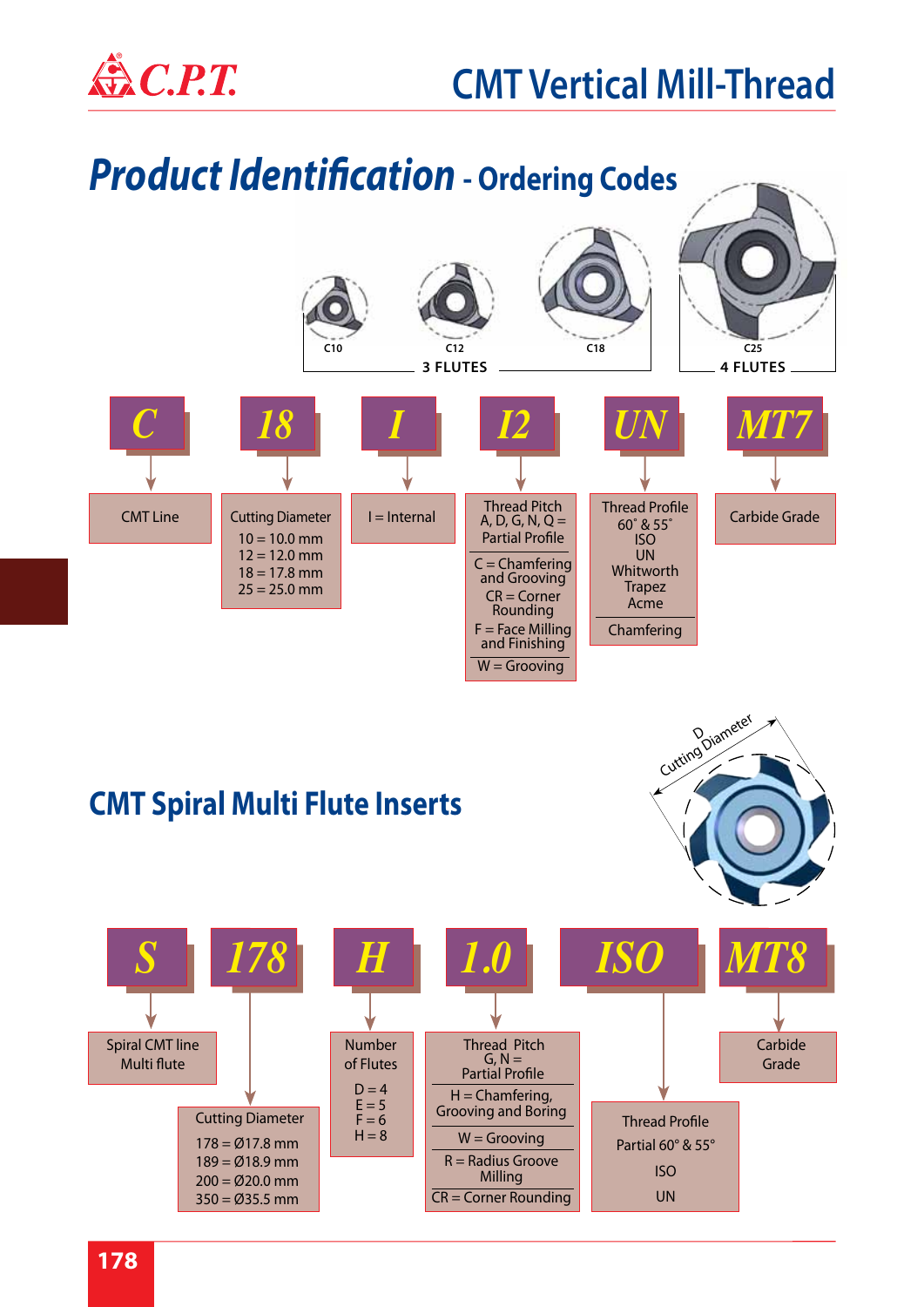

#### *Product Identification* **- Ordering Codes CMT Toolholders**

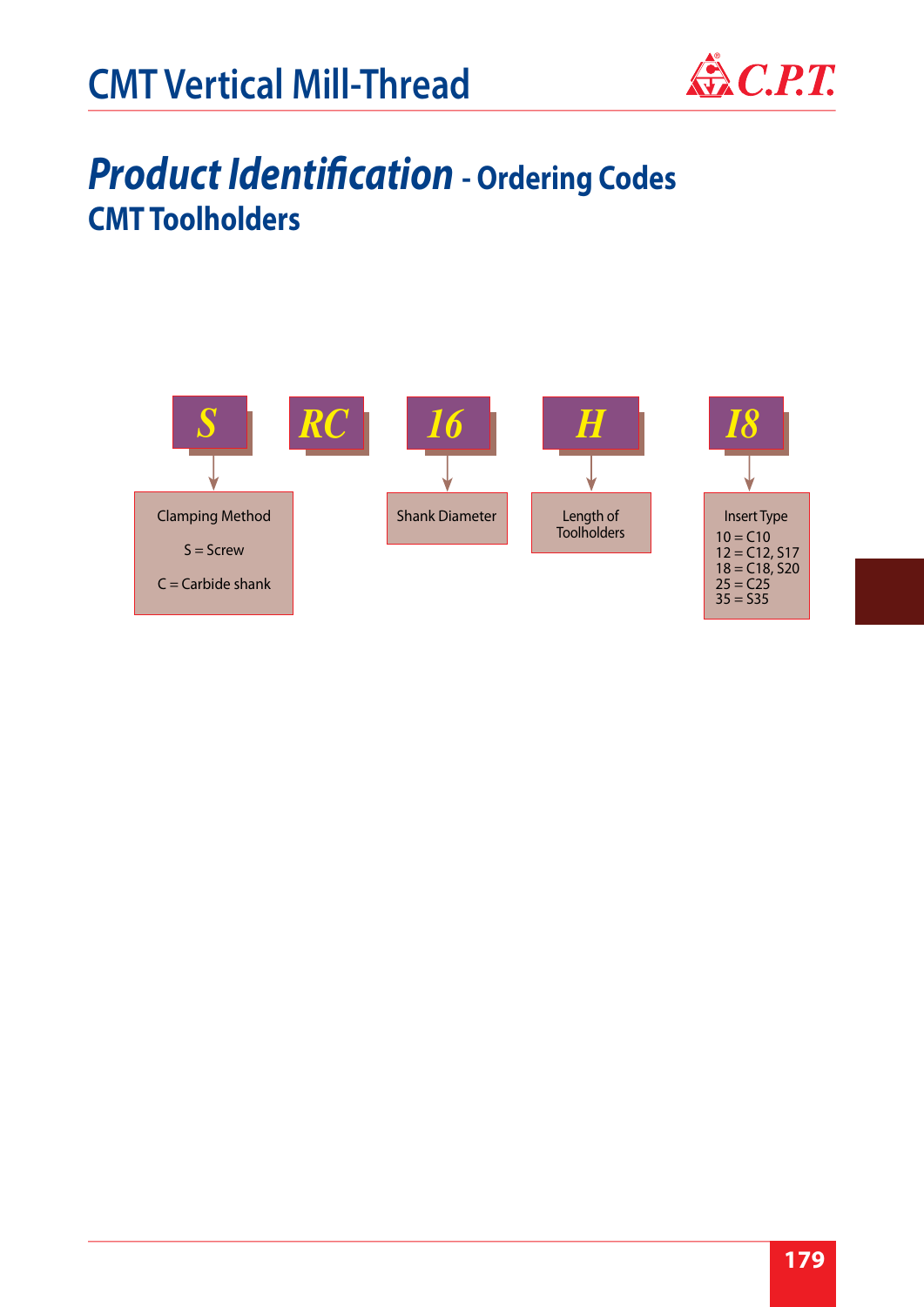

### *Partial Profile 60˚ - ISO, UN*

**Same insert for internal and external thread**



| Insert<br><b>Type</b> | <b>Pitch</b><br>Range<br>mm | Pitch<br>Range<br><b>TPI</b> | <b>Ordering Code</b> | D                     | Pitch                   | Thread Diameter (min)<br><b>Pitch</b><br>Low Range High Range | <b>Holder Code</b>           |  |
|-----------------------|-----------------------------|------------------------------|----------------------|-----------------------|-------------------------|---------------------------------------------------------------|------------------------------|--|
|                       | Int. $0.5 - 0.8$            | $56 - 28$                    | <b>C10 A60</b>       |                       |                         |                                                               |                              |  |
| C10                   | Ex. 0.4 - 0.8               | $64 - 32$                    |                      | 10.0                  | $\varnothing \geq 11$   | $\varnothing \geq 12$                                         | H <sub>1</sub> , 2, 12, 13   |  |
|                       | Int. 1.0 - 2.0              | $28 - 13$                    | <b>C10 G60</b>       |                       | $\varnothing \geq 12$   | $\varnothing \geq 14$                                         | H1, 2, 12                    |  |
|                       | Ex. 0.8 - 1.75              | $32 - 15$                    |                      |                       |                         |                                                               |                              |  |
|                       | Int. $0.5 - 0.8$            | $56 - 28$                    | C12 A60              | 12.0                  |                         | $\varnothing \geq 14$                                         |                              |  |
| C <sub>12</sub>       | Ex. 0.4 - 0.8               | $64 - 32$                    |                      | $\varnothing \geq 13$ |                         |                                                               | H3, 4, 5, 14, 15             |  |
|                       | Int. 1.0 - 2.0              | $28 - 13$                    | C12 G60              | 12.4                  |                         | $\varnothing \geq 16$                                         |                              |  |
|                       | Ex. 0.8 - 1.75              | $32 - 15$                    |                      |                       | $\varnothing \geq 14$   |                                                               |                              |  |
|                       | Int. $0.5 - 0.8$            | $56 - 28$                    | C18 A60              |                       |                         |                                                               |                              |  |
|                       | Ex. 0.4 - 0.8               | $64 - 32$                    |                      |                       |                         | $\varnothing \geq 19$                                         |                              |  |
| C <sub>18</sub>       | Int. 1.0 - 1.75             | $28 - 14$                    | C18 G60              | 17.8                  |                         |                                                               |                              |  |
|                       | Ex. 0.8 - 1.5               | $32 - 16$                    |                      |                       | $\varnothing \geq 20$   | $\varnothing$ ≥ 21                                            | H <sub>6</sub> , 7, 8, 9, 16 |  |
|                       | Int. 2.0 - 3.0              | $13 - 8$                     | C18 D60              |                       | $\varnothing \geq 21$   | $\varnothing \geq 23$                                         |                              |  |
|                       | Ex. 1.75 - 2.5              | $15 - 10$                    |                      |                       |                         |                                                               |                              |  |
|                       | Int. 1.5 - 2.5              | $16 - 10$                    | <b>C25 G60</b>       |                       |                         |                                                               |                              |  |
|                       | Ex. 1.0 - 2.0               | $28 - 13$                    |                      |                       | $\varnothing$ $\geq$ 28 | $\varnothing \geq 30$                                         |                              |  |
| C <sub>25</sub>       | Int. 3.0 - 5.0              | $8 - 5$                      | <b>C25 N60</b>       | 25.0                  |                         |                                                               |                              |  |
|                       | Ex. 2.5 - 4.5               | $10 - 6$                     |                      |                       | $\varnothing \geq 30$   | $\varnothing \geq 34$                                         | H10, 11, 17, 18              |  |
|                       | Int. 5.0 - 6.0              | $5 - 4$                      | <b>C25 Q60</b>       |                       | $\varnothing \geq 34$   |                                                               |                              |  |
|                       | Ex. 4.5 - 5.0               | $6 - 5$                      |                      |                       |                         | $\varnothing \geq 35$                                         |                              |  |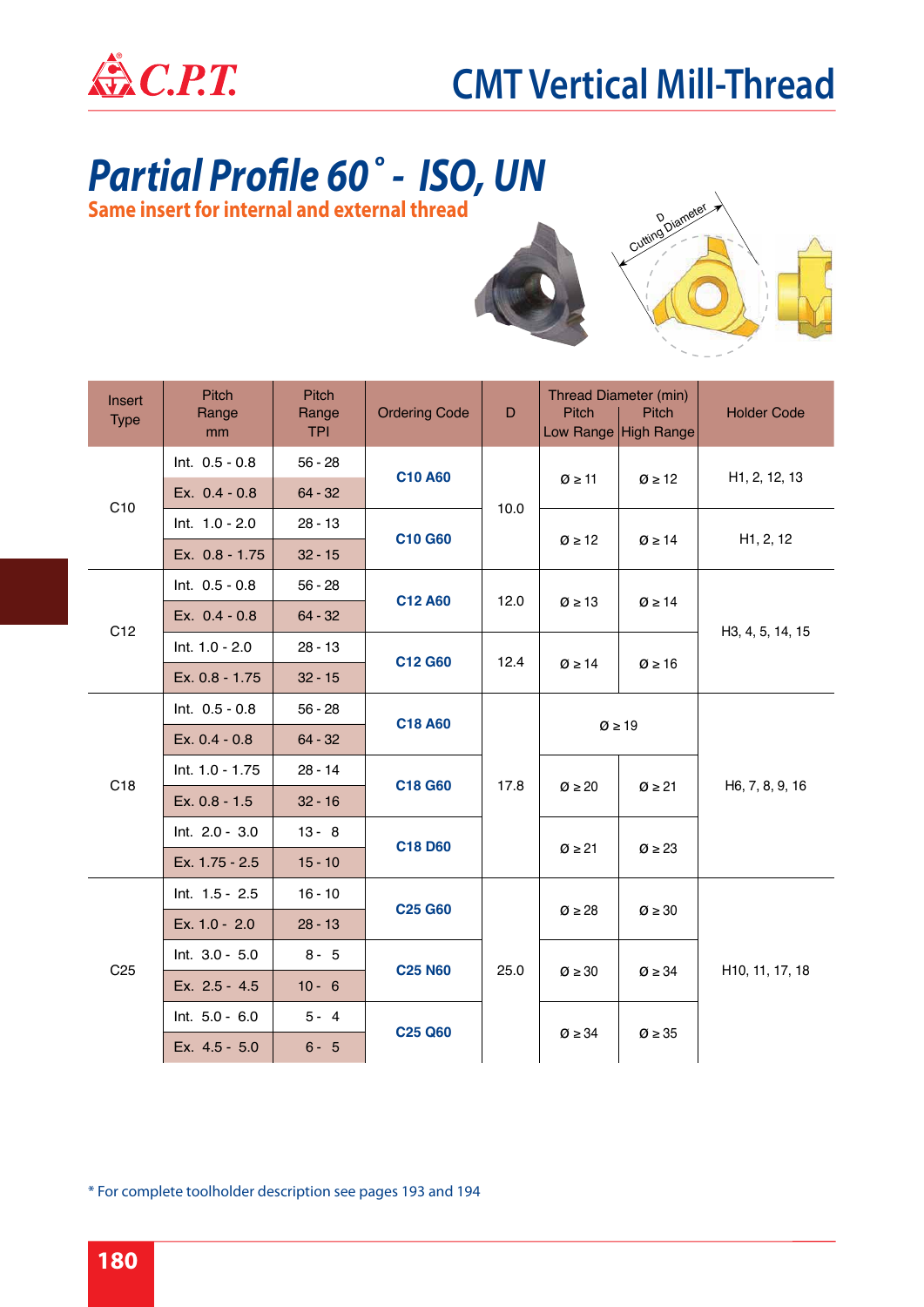

### *Partial Profile 60° - ISO, UN*

**Same insert for internal and external thread**

#### **Multi Flute**



| Insert<br><b>Type</b>                                     | <b>Ordering Code</b> | <b>Pitch</b><br>Range<br>mm | <b>Pitch</b><br>Range<br>TPI | D    | No. of<br><b>Flutes</b> | <b>Pitch</b><br>Low range | Thread Dia (min)<br><b>Pitch</b><br>High range | <b>Holder Code</b> |  |
|-----------------------------------------------------------|----------------------|-----------------------------|------------------------------|------|-------------------------|---------------------------|------------------------------------------------|--------------------|--|
| <b>S200 F G60</b><br>S <sub>20</sub><br><b>S200 D N60</b> |                      | $Int. 1.5 - 2.5$            | $16-10$                      | 20.0 | 6                       | $\varnothing \geq 23$     | $\varnothing \geq 25$                          |                    |  |
|                                                           |                      | Ex. 1.0-2.0                 | $28 - 13$                    | 20.0 | 6                       | $\varnothing \geq 23$     | $\varnothing \geq 25$                          | H6, 7, 8, 9, 16    |  |
|                                                           |                      | Int. 3.0-5.0                | $8 - 5$                      | 20.0 | 4                       | $\varnothing \geq 25$     | $\varnothing \geq 29$                          |                    |  |
|                                                           |                      | Ex. 2.5-4.5                 | $10 - 6$                     | 20.0 | $\overline{4}$          | $\varnothing$ $\geq$ 25   | $\varnothing \geq 29$                          | H <sub>16</sub>    |  |

#### *Partial Profile 60° - NPT* **Same insert for internal and external thread**



| Insert<br><b>Type</b> | <b>Pitch</b><br><b>TPI</b> | Standard     | <b>Ordering Code</b> | D    | <b>Holder Code</b>           |
|-----------------------|----------------------------|--------------|----------------------|------|------------------------------|
| C10                   | 18                         | $1/4 - 3/8$  | <b>C10 18 NPT</b>    | 10.0 | H <sub>1</sub> , 2, 12       |
| C <sub>18</sub>       | 14                         | $1/2 - 3/4$  | C18 14 NPT           | 15.8 | H <sub>16</sub>              |
|                       | 11.5                       | $1-2$        | <b>C25 11.5NPT</b>   | 25.0 |                              |
| C <sub>25</sub>       | 8                          | $\geq$ 2 1/2 | <b>NPT</b><br>C258   | 25.0 | H <sub>10</sub> , 11, 17, 18 |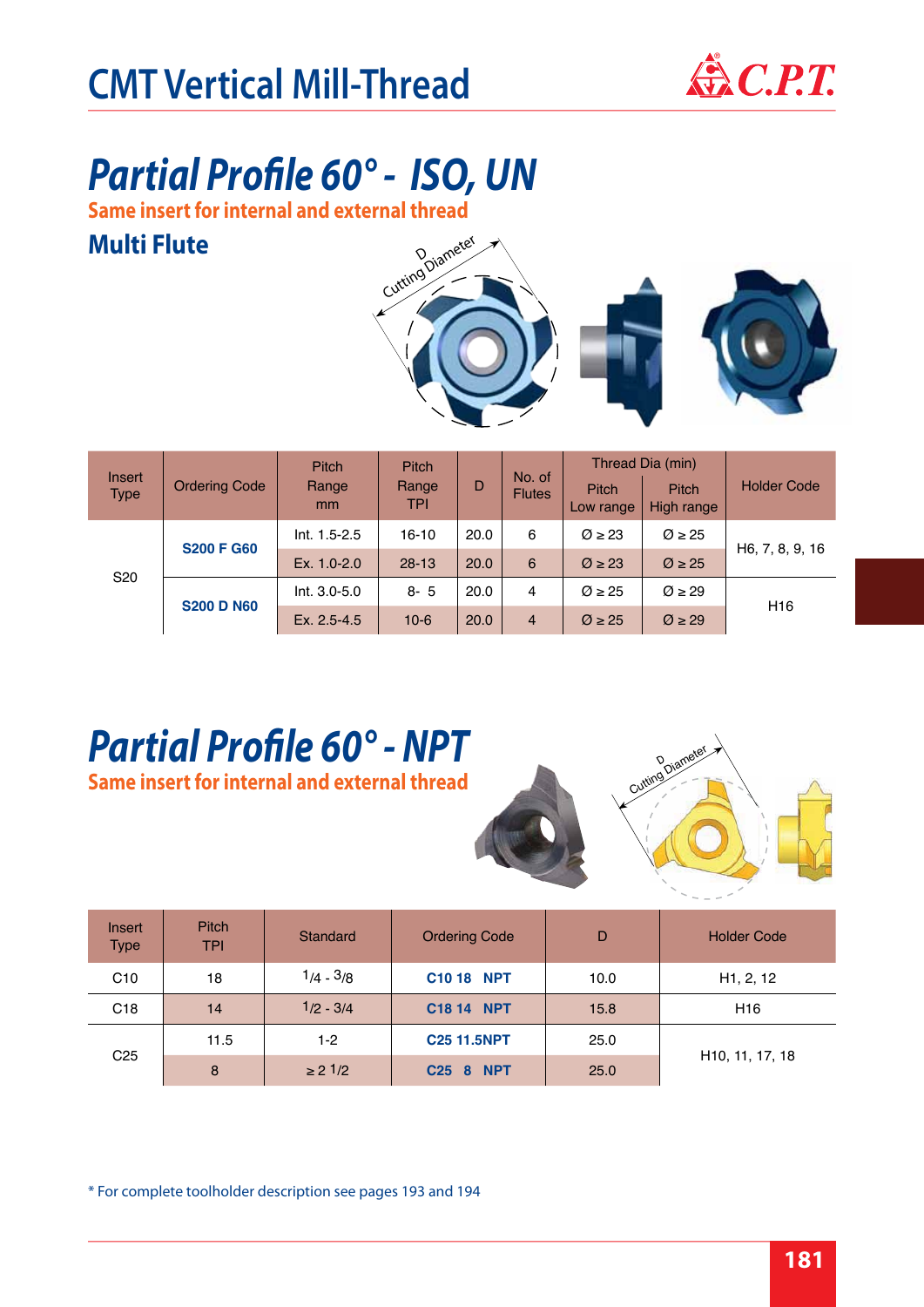

### *Partial Profile 55˚ - BSP(G), BSF, BSW*

**Same insert for internal and external thread**



| Insert<br>Type  | <b>Pitch</b><br>Range<br><b>TPI</b> | <b>Ordering Code</b>                  | D    | Thread Dia. (min)     | <b>Holder Code</b>            |
|-----------------|-------------------------------------|---------------------------------------|------|-----------------------|-------------------------------|
| C10             | $19 - 14$                           | C10 G55                               | 10.0 | $\varnothing \geq 13$ | H1, 2, 12                     |
|                 | $28-19$                             | C <sub>12</sub> G <sub>55</sub>       | 12.0 | $\varnothing \geq 14$ | H <sub>3</sub> , 4, 5, 14, 15 |
| C <sub>12</sub> | $14 - 11$                           | C <sub>12</sub> N <sub>55</sub>       | 12.2 | $\varnothing \geq 16$ | H <sub>3</sub> , 4, 5, 14     |
| C <sub>18</sub> | $14 - 8$                            | C <sub>18</sub> G <sub>55</sub>       | 18.0 | $\varnothing$ ≥ 23    | H6, 7, 8, 9, 16               |
| C <sub>25</sub> | $7 - 5$                             | <b>C<sub>25</sub></b> N <sub>55</sub> | 25.0 | $\varnothing$ > 31    | H <sub>10</sub> , 11, 17, 18  |

## *Partial Profile 55˚ - BSP(G), BSF, BSW*

**Same insert for internal and external thread**

#### **Multi Flute**



| Insert<br><b>Type</b> | <b>Ordering Code</b> | <b>Pitch Range</b><br>TPI |      | No. of<br><b>Flutes</b> | Thread Dia (min)      | <b>Holder Code</b> |
|-----------------------|----------------------|---------------------------|------|-------------------------|-----------------------|--------------------|
| S <sub>20</sub>       | <b>S195 F G55</b>    | 14                        | 19.5 | 6                       | $\varnothing$ ≥ 23    | H6, 7, 8, 9, 16    |
|                       | <b>S200 D N55</b>    | $8 - 6$                   | 20.0 | 4                       | $\varnothing \geq 25$ | H <sub>16</sub>    |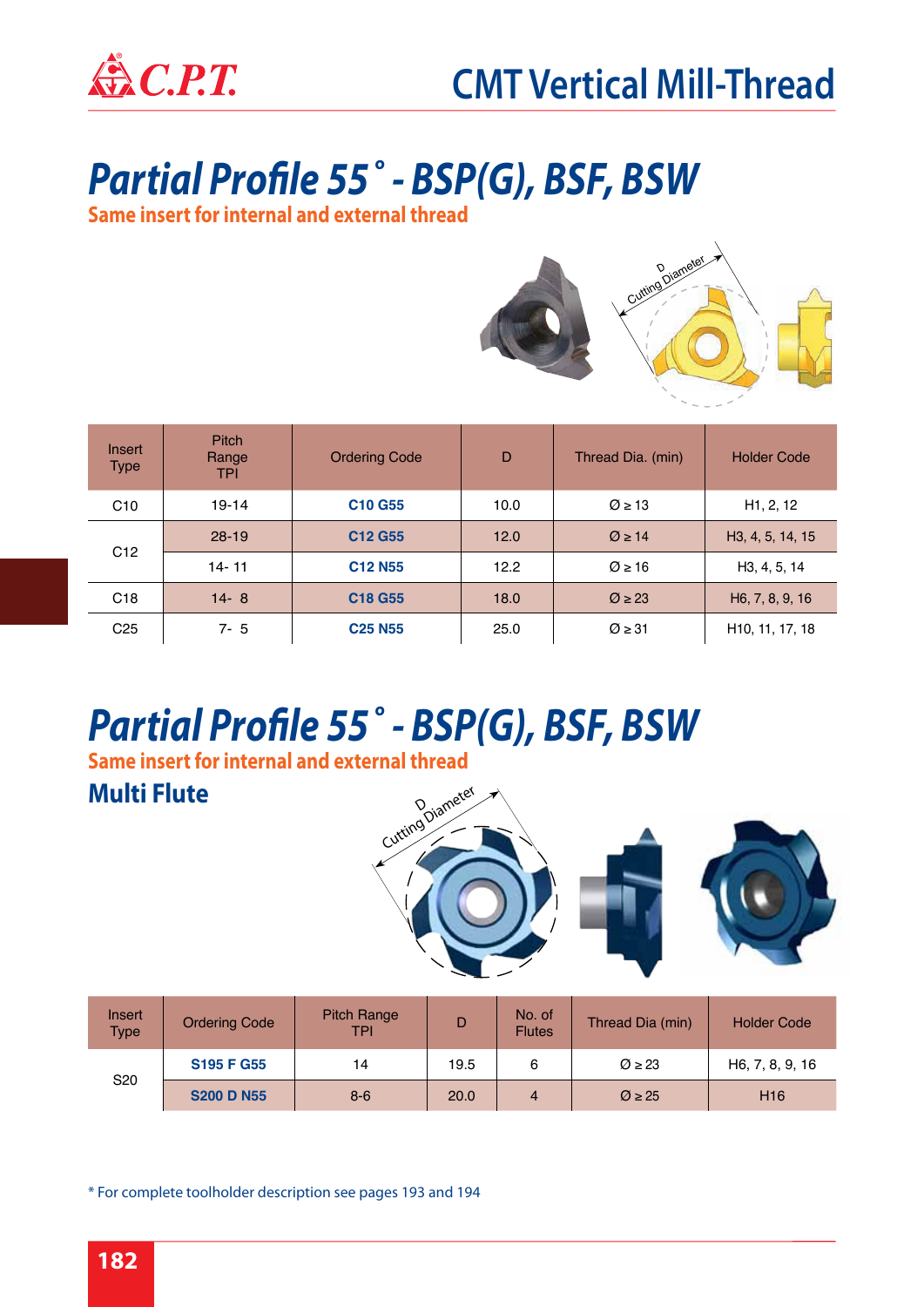

#### *Full Profile - ISO* **Inserts for internal thread**



| Insert<br><b>Type</b> | Pitch<br>mm | M<br>coarse     | M<br>fine               | <b>Ordering Code</b>        | <b>Number</b><br>of Teeth | D    | <b>Holder Code</b>         |  |
|-----------------------|-------------|-----------------|-------------------------|-----------------------------|---------------------------|------|----------------------------|--|
|                       | 0.5         |                 | $\varnothing$ ≥ 10      | C1010.5 ISO                 | 6                         | 9.0  |                            |  |
|                       | 1.0         |                 | $\varnothing$ ≥ 12      | C1011.0 ISO                 | $\mathbf{3}$              | 10.0 | H <sub>1</sub> , 2, 12, 13 |  |
| C10                   | 1.5         |                 | $\varnothing$ ≥ 13      | C1011.5 ISO                 | $\overline{2}$            | 10.0 |                            |  |
|                       | 1.75        | M <sub>12</sub> | $\varnothing$ ≥ 13      | C1011.75ISO                 | $\mathbf{1}$              | 9.6  |                            |  |
|                       | 2.0         | M14             | $\varnothing$ ≥ 14      | C1012.0 ISO                 | $\mathbf{1}$              | 10.0 | H1, 2, 12                  |  |
|                       | 0.5         |                 | $\varnothing$ ≥ 13      | C1210.5 ISO                 | 6                         | 12.0 |                            |  |
|                       | 0.75        |                 | $\varnothing$ ≥ 13      | C1210.75ISO                 | $\overline{4}$            | 12.0 |                            |  |
|                       | 1.0         |                 | $\varnothing$ ≥ 14      | C1211.0 ISO                 | $\mathbf{3}$              | 12.0 | H3, 4, 5, 14, 15           |  |
| C <sub>12</sub>       | 1.5         |                 | $\varnothing$ ≥ 15      | C1211.5 ISO                 | $\overline{2}$            | 12.0 |                            |  |
|                       | 2.0         | M16             | $\varnothing$ ≥ 16      | C1212.0 ISO                 | $\mathbf{1}$              | 12.4 |                            |  |
|                       | 2.5         | M18, M20        | $\varnothing$ > 17      | C1212.5 ISO                 | $\mathbf{1}$              | 12.0 | H3, 4, 5, 14               |  |
|                       | 3.0         |                 | $\varnothing$ ≥ 17      | C1213.0 ISO                 | $\mathbf{1}$              | 12.4 |                            |  |
|                       | 0.5         |                 | $\varnothing$ ≥ 19      | C1810.5 ISO                 | 9                         | 17.8 |                            |  |
|                       | 0.75        |                 | $\varnothing$ ≥ 19      | C18   0.75   SO             | 6                         | 17.8 |                            |  |
|                       | 1.0         |                 | $\varnothing$ $\geq$ 20 | C1811.0 ISO                 | 5                         | 17.8 |                            |  |
| C18                   | 1.5         |                 | $\varnothing$ $\geq$ 20 | C18   1.5 ISO               | $\mathbf{3}$              | 17.8 | H6, 7, 8, 9, 16            |  |
|                       | 2.0         |                 | $\varnothing$ ≥ 21      | C1812.0 ISO                 | $\overline{2}$            | 17.8 |                            |  |
|                       | 2.5         | M22             | $\varnothing$ ≥ 22      | C1812.5 ISO                 | $\overline{2}$            | 17.8 |                            |  |
|                       | 3.0         | M24, M27        | $\varnothing$ ≥ 23      | C1813.0 ISO                 | $\mathbf{1}$              | 17.8 |                            |  |
|                       | 3.5         | M30, M33        | $\varnothing$ ≥ 24      | C18   3.5 ISO               | $\mathbf{1}$              | 17.8 |                            |  |
|                       | 3.0         | M32, M33        | $\varnothing$ $\geq 30$ | C <sub>25</sub>   3.0   ISO | $\mathbf{2}$              | 25.0 |                            |  |
|                       | 4.0         | M36, M39        | $\varnothing$ $\geq$ 32 | C <sub>25</sub>   4.0   ISO | $\mathbf{1}$              | 25.0 |                            |  |
| C <sub>25</sub>       | 4.5         | M45             | $\varnothing$ ≥ 33      | C <sub>25</sub>   4.5   ISO | $\mathbf{1}$              | 25.0 |                            |  |
|                       | 5.0         | M48, M52        | $\varnothing$ $\geq$ 34 | C <sub>25</sub>   5.0   ISO | $\mathbf{1}$              | 25.0 | H10, 11, 17, 18            |  |
|                       | 5.5         | M60             | $\varnothing$ $\geq 35$ | C <sub>25</sub>   5.5   SO  | $\mathbf{1}$              | 25.0 |                            |  |
|                       | 6.0         | M64, M68        | $\varnothing \geq 36$   | C <sub>25</sub>   6.0   ISO | $\mathbf{1}$              | 25.0 |                            |  |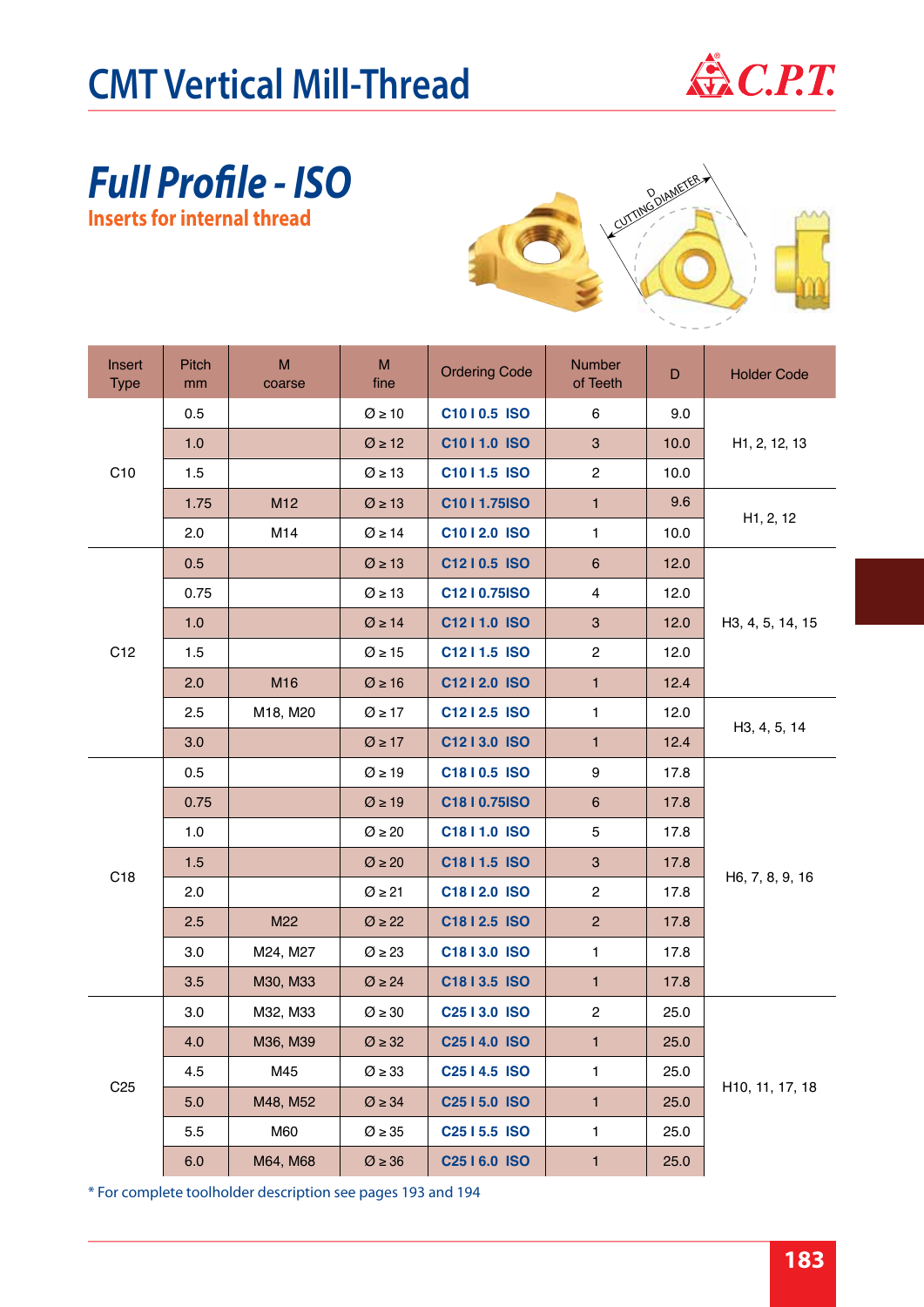

*Full Profile - ISO*

**Inserts for internal thread**

#### **Multi Flute**





| <b>Insert</b><br><b>Type</b> | <b>Ordering Code</b>       | <b>Pitch</b><br>mm | M<br>coarse | M<br>fine             | <b>Number</b><br>of Teeth | D    | No. of<br><b>Flutes</b> | <b>Holder Code</b>       |
|------------------------------|----------------------------|--------------------|-------------|-----------------------|---------------------------|------|-------------------------|--------------------------|
|                              | S163 H 1.0 ISO             | 1.0                |             | $\varnothing \geq 18$ | 5                         | 16.3 | 8                       |                          |
| S <sub>20</sub>              | S175 H 1.5 ISO             | 1.5                |             | $\varnothing$ ≥ 20    | 3                         | 17.5 | 8                       | H6, 7, 8, 9, 16          |
|                              | S186 F 2.0 ISO             | 2.0                |             | $\varnothing$ ≥ 22    | $\overline{2}$            | 18.6 | 6                       |                          |
| S <sub>17</sub>              | S <sub>160</sub> F 2.5 ISO | 2.5                | M20         | $\varnothing$ ≥ 20    | $\mathbf{1}$              | 16.0 | 6                       | H3, 4, 5, 14, 15         |
|                              | S178 F 2.5 ISO             | 2.5                | M22         | $\varnothing$ ≥ 22    | $\overline{2}$            | 17.8 | 6                       |                          |
|                              | S189 F 3.0 ISO             | 3.0                | M24, M27    | $\varnothing \geq 24$ | $\mathbf{1}$              | 18.9 | 6                       |                          |
| S <sub>20</sub>              | <b>S200 F 3.5 ISO</b>      | 3.5                | M30, M33    | $\varnothing \geq 26$ | 1                         | 20.0 | 6                       | H6, 7, 8, 9, 16          |
|                              | <b>S200 F 4.0 ISO</b>      | 4.0                | M36, M39    | $\varnothing$ ≥ 27    | $\mathbf{1}$              | 20.0 | $6\phantom{1}6$         |                          |
|                              | <b>S200 E 4.5 ISO</b>      | 4.5                | M42, M45    | $\varnothing$ ≥ 28    | 1                         | 20.0 | 5                       |                          |
|                              | <b>S200 D 5.0 ISO</b>      | 5.0                | M48, M52    | $\varnothing$ ≥ 29    | $\mathbf{1}$              | 20.0 | $\overline{4}$          | H <sub>16</sub>          |
| S35                          | <b>S350 F 6.0 ISO</b>      | 6.0                | M64, M68    | $\varnothing$ ≥ 46    | 1                         | 35.0 | 6                       |                          |
|                              | <b>S350 F 8.0 ISO</b>      | 8.0                |             | $\varnothing \geq 50$ | $\mathbf{1}$              | 35.0 | $6\phantom{1}$          | H <sub>19</sub> , 20, 21 |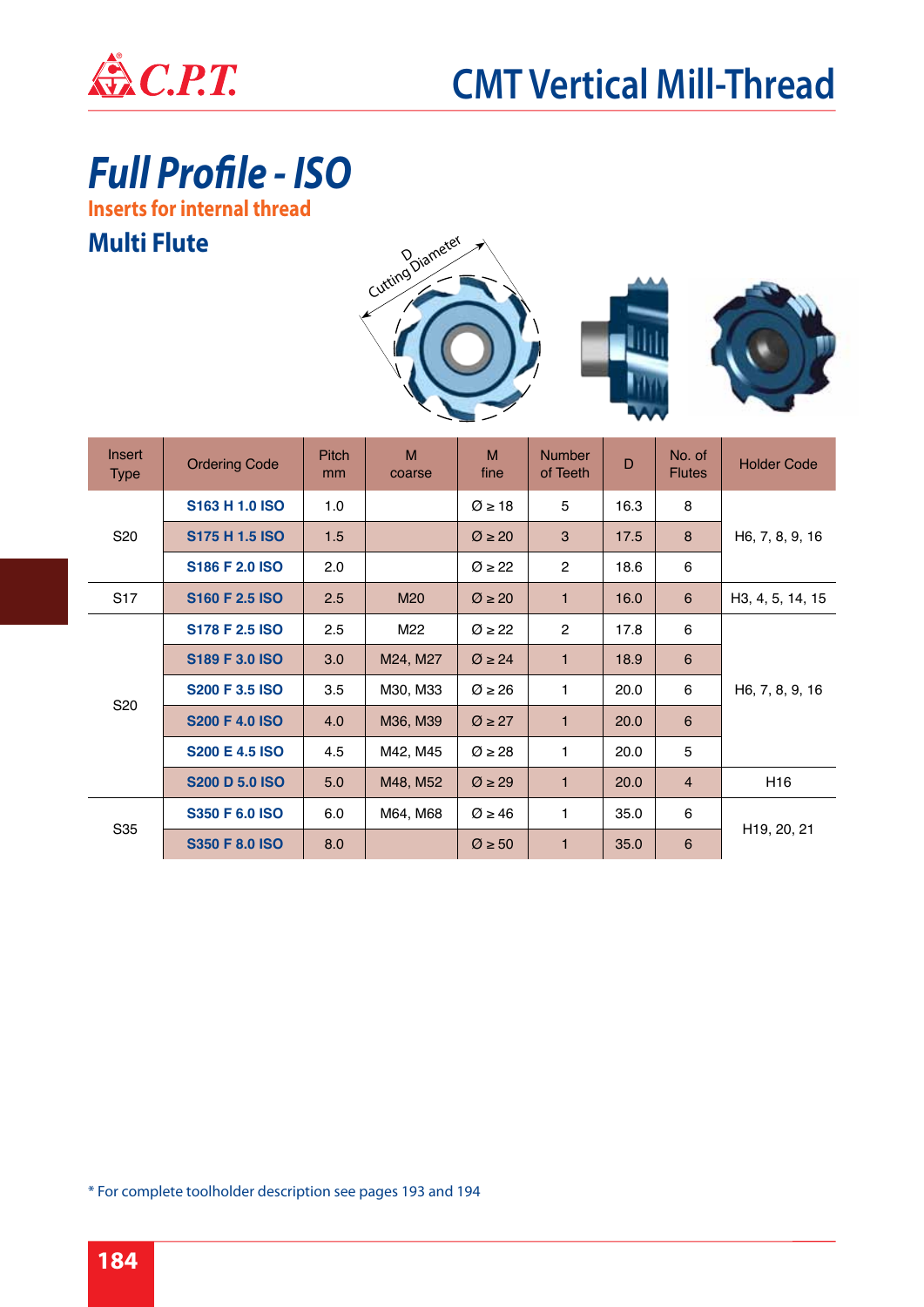

#### *Full Profile - UN* **Inserts for internal thread**



| Insert<br><b>Type</b> | <b>Pitch</b><br><b>TPI</b> | Nominal<br><b>Size</b>  | <b>UNC</b>                           | <b>UNF</b>           | <b>UNEF</b>          | Ordering<br>Code | <b>Number</b><br>of Teeth | D    | <b>Holder</b><br>Code  |  |
|-----------------------|----------------------------|-------------------------|--------------------------------------|----------------------|----------------------|------------------|---------------------------|------|------------------------|--|
|                       | 20                         |                         |                                      | 1/2                  |                      | C10120 UN        | $\overline{c}$            | 10.0 | H1, 2, 12,             |  |
| C10                   | 18                         |                         |                                      | 9/16                 |                      | <b>C10118 UN</b> | $\overline{c}$            | 10.0 | 13                     |  |
|                       | 13                         |                         | 1/2                                  |                      |                      | C10113 UN        | 1                         | 10.0 | H <sub>1</sub> , 2, 12 |  |
|                       | 12                         | 5/8, 11/16, 3/4         | 9/16                                 |                      |                      | <b>C10112 UN</b> | $\mathbf{1}$              | 10.0 |                        |  |
|                       | 32                         | 9/16, 5/8               |                                      |                      |                      | C12132 UN        | 3                         | 12.0 |                        |  |
|                       | 28                         | 9/16, 5/8, 11/16        |                                      |                      |                      | C12128 UN        | $\sqrt{3}$                | 12.0 |                        |  |
|                       | 24                         |                         |                                      |                      | 9/16, 5/8,<br>11/16  | <b>C12124 UN</b> | $\overline{c}$            | 12.0 | H3, 4, 5,              |  |
| C12                   | 20                         | 9/16, 5/8, 11/16        |                                      |                      | 3/4                  | C12120 UN        | $\overline{2}$            | 12.0 | 14, 15                 |  |
|                       | 18                         |                         |                                      | 5/8                  |                      | C12 I 18 UN      | $\overline{c}$            | 12.0 |                        |  |
|                       | 16                         | 5/8, 11/16              |                                      | 3/4                  |                      | C12116 UN        | $\mathbf{1}$              | 12.0 |                        |  |
|                       | 11                         |                         | 5/8                                  |                      |                      | <b>C12111 UN</b> | $\mathbf{1}$              | 12.0 | H3, 4, 5,              |  |
|                       | 10                         |                         | 3/4                                  |                      |                      | C12 I 10 UN      | $\mathbf{1}$              | 12.0 | 14                     |  |
|                       | 32                         | $3/4$ , $13/16$ , $7/8$ |                                      |                      |                      | C18132 UN        | 6                         | 17.8 |                        |  |
|                       | 28                         | $3/4$ , $13/16$ , $7/8$ |                                      |                      |                      | <b>C18128 UN</b> | 5                         | 17.8 |                        |  |
|                       | 24                         |                         |                                      |                      |                      | C18124 UN        | 4                         | 17.8 |                        |  |
|                       | 20                         | 11/16, 11/8             |                                      |                      | 13/16, 7/8,<br>15/16 | <b>C18120 UN</b> | $\ensuremath{\mathsf{3}}$ | 17.8 |                        |  |
|                       | 18                         |                         |                                      |                      |                      | <b>C18118 UN</b> | 3                         | 17.8 | H6, 7, 8,              |  |
| C <sub>18</sub>       | 16                         | 7/8, 1                  |                                      |                      |                      | <b>C18116 UN</b> | $\ensuremath{\mathsf{3}}$ | 17.8 | 9, 16                  |  |
|                       | 14                         |                         |                                      | 7/8                  |                      | <b>C18114 UN</b> | $\overline{c}$            | 17.8 |                        |  |
|                       | 12                         | 7/8                     |                                      | 1, 1 <sup>1</sup> /8 |                      | <b>C18112 UN</b> | $\overline{c}$            | 17.8 |                        |  |
|                       | 11                         |                         |                                      |                      |                      | <b>C18111 UN</b> | $\overline{c}$            | 17.8 |                        |  |
|                       | $\boldsymbol{9}$           |                         | 7/8                                  |                      |                      | <b>C181 9 UN</b> | $\mathbf{1}$              | 17.8 |                        |  |
|                       | 8                          |                         | 1                                    |                      |                      | C181 8 UN        | 1                         | 17.8 |                        |  |
|                       | $\bf 8$                    | 13/16, 11/4, 15/16      |                                      |                      |                      | C25   8 UN       | $\overline{c}$            | 25.0 |                        |  |
|                       | $\overline{7}$             |                         | 1 <sup>1</sup> /4                    |                      |                      | C25   7 UN       | 1                         | 25.0 |                        |  |
| C <sub>25</sub>       | $\,6\,$                    | 17/16, 19/16            | 13/8, 11/2                           |                      |                      | C25   6 UN       | $\mathbf{1}$              | 25.0 | H10, 11,<br>17, 18     |  |
|                       | 5                          |                         | 13/4                                 |                      |                      | C25   5 UN       | 1                         | 25.0 |                        |  |
|                       | 4                          |                         | 2 <sup>1</sup> /2, 2 <sup>3</sup> /4 |                      |                      | C25   4 UN       | 1                         | 25.0 |                        |  |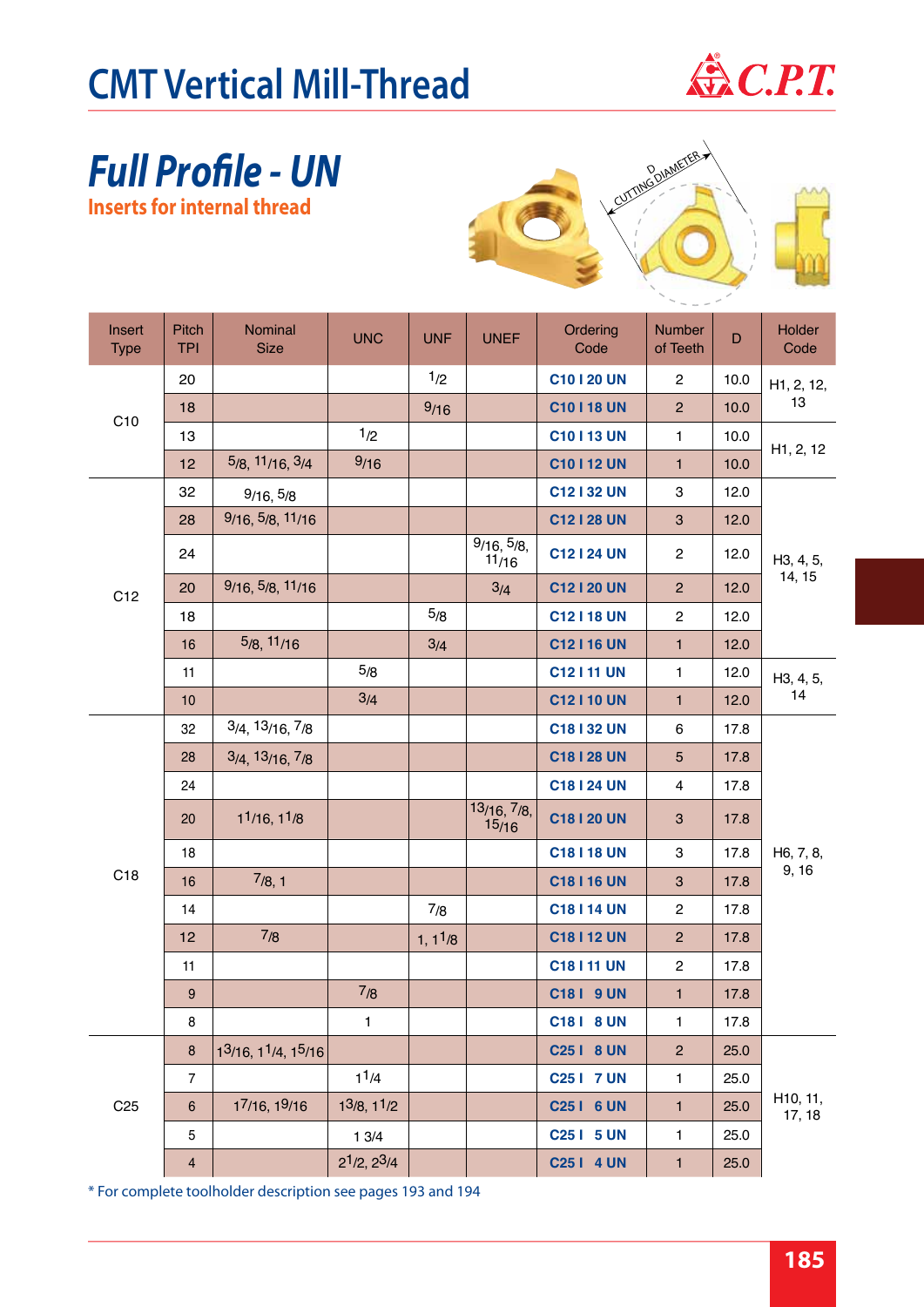

### *Full Profile - UN*

**Inserts for internal thread**

#### **Multi Flute**







| <b>Insert</b><br><b>Type</b> | <b>Ordering Code</b> | <b>Pitch</b><br><b>TPI</b> | Nominal<br>size     | <b>UNC</b>                             | <b>UNF</b> | <b>UNEF</b>                                         | <b>Number</b><br>of Teeth | D    | No. of<br><b>Flutes</b> | Holder<br>Code     |  |
|------------------------------|----------------------|----------------------------|---------------------|----------------------------------------|------------|-----------------------------------------------------|---------------------------|------|-------------------------|--------------------|--|
|                              | <b>S160 H 24 UN</b>  | 24                         |                     |                                        |            | 11/16                                               | $\overline{4}$            | 16.0 | 8                       |                    |  |
| S20                          | <b>S169 H 20 UN</b>  | 20                         |                     |                                        |            | 3/4,<br>$13/16$ ,<br>7/8,<br>15/16,<br>$\mathbf{1}$ | $\overline{4}$            | 16.9 | 8                       |                    |  |
|                              | <b>S164 F 16 UN</b>  | 16                         | $7/8$ , $15/16$ , 1 |                                        | 3/4        |                                                     | 3                         | 16.4 | 6                       |                    |  |
|                              | <b>S191 F 14 UN</b>  | 14                         |                     |                                        | 7/8        |                                                     | $\overline{2}$            | 19.1 | $\,6\,$                 | H6, 7, 8,<br>9, 16 |  |
|                              | <b>S186 F 12 UN</b>  | 12 <sub>2</sub>            | 7/8, 15/16          |                                        | 1          |                                                     | $\overline{c}$            | 18.6 | 6                       |                    |  |
|                              | <b>S178 F 9 UN</b>   | 9                          |                     | 7/8                                    |            |                                                     | $\mathbf{1}$              | 17.8 | $6\phantom{1}$          |                    |  |
|                              | <b>S200 F 8 UN</b>   | 8                          | 11/8                | 1                                      |            |                                                     | $\mathbf{1}$              | 20.0 | 6                       |                    |  |
|                              | <b>S200 F 7 UN</b>   | $\overline{7}$             |                     | $1^{1/8}$ , 1 $1/4$                    |            |                                                     | $\mathbf{1}$              | 20.0 | 6                       |                    |  |
|                              | <b>S200 E 6 UN</b>   | 6                          | 17/16               | $1 \frac{3}{8}$ , $1 \frac{1}{2}$      |            |                                                     | 1                         | 20.0 | 5                       |                    |  |
|                              | <b>S200 D 5 UN</b>   | 5                          |                     | $1 \frac{3}{4}$                        |            |                                                     | $\mathbf{1}$              | 20.0 | $\overline{4}$          | H <sub>16</sub>    |  |
| S35                          | <b>S350 F 4 UN</b>   | $\overline{4}$             |                     | $2\frac{1}{2}$ , $2\frac{3}{4}$ ,<br>3 |            |                                                     | 1                         | 35.0 | 6                       | H19, 20,<br>21     |  |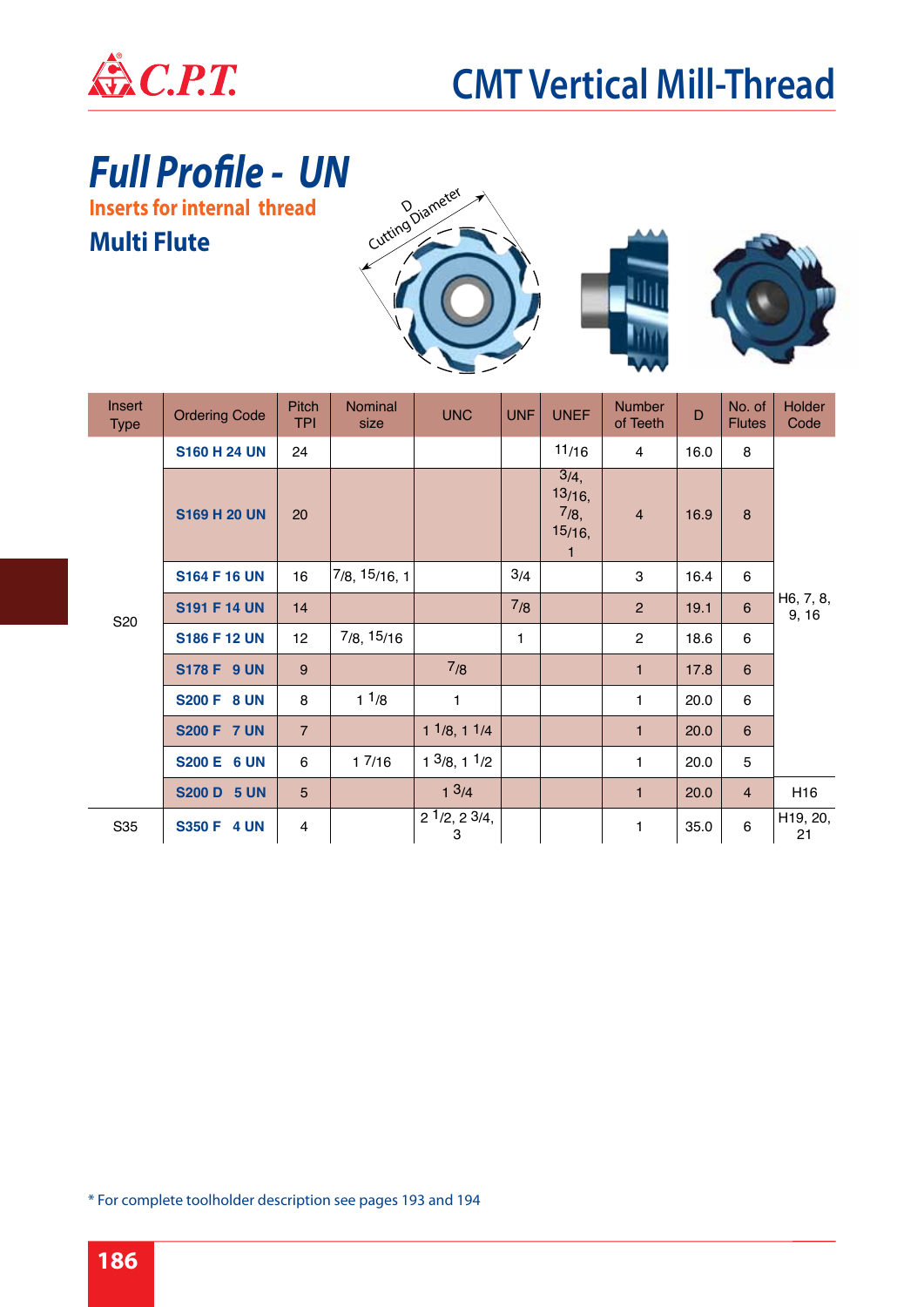

#### *G 55˚* **BSW, BSF, BSP Same Insert for internal and external thread**



| Insert<br><b>Type</b> | <b>Pitch</b><br>TPI | Standard          | <b>Ordering Code</b> | <b>Number</b><br>of Teeth | D    | <b>Holder Code</b>         |
|-----------------------|---------------------|-------------------|----------------------|---------------------------|------|----------------------------|
| C <sub>10</sub>       | 19                  | G $1/4$           | C <sub>10</sub> 19 W | 2                         | 10.0 | H <sub>1</sub> , 2, 12, 13 |
| C12                   | 19                  | G <sup>3</sup> /8 | C12 19 W             | $\overline{2}$            | 12.0 | H3, 4, 5, 14, 15           |
| C <sub>18</sub>       | 14                  | G <sup>7</sup> /8 | C <sub>18</sub> 14 W | 2                         | 17.8 |                            |
|                       | 11                  | $G \geq 1$        | C <sub>18</sub> 11 W | $\overline{2}$            | 17.8 | H6, 7, 8, 9, 16            |

#### *Trapez - DIN 103* **Inserts for internal thread**



| Insert<br><b>Type</b> | <b>Pitch</b><br>mm | Standard           | <b>Ordering Code</b>   | D    | <b>Holder Code</b>           |
|-----------------------|--------------------|--------------------|------------------------|------|------------------------------|
| C10                   | 2.0                | $\varnothing$ ≥ 16 | <b>C10   2 TR</b>      | 10.0 | H1, 2, 12,                   |
|                       | 3.0                | $\varnothing$ ≥ 24 | C <sub>18</sub>   3 TR | 17.8 | H6, 7, 8, 9, 16              |
| C <sub>18</sub>       | 4.0                | $\varnothing$ ≥ 26 | <b>C18   4 TR</b>      | 17.8 | H <sub>16</sub>              |
|                       | 5.0                | $\varnothing$ ≥ 28 | <b>C18   5 TR</b>      | 17.8 |                              |
| C <sub>25</sub>       | 6.0                | $\varnothing$ ≥ 36 | <b>C25   6 TR</b>      | 25.0 | H <sub>10</sub> , 11, 17, 18 |

#### *Acme* **Inserts for internal thread**



| Insert<br><b>Type</b> | <b>Pitch</b><br><b>TPI</b> | Standard        | <b>Ordering Code</b> | D    | <b>Holder Code</b>           |
|-----------------------|----------------------------|-----------------|----------------------|------|------------------------------|
| C <sub>18</sub>       | 5                          | $11/8$ , $11/4$ | <b>C1815 ACME</b>    | 18.0 | H <sub>16</sub>              |
| C <sub>25</sub>       | $\overline{4}$             | 11/2, 13/4, 2   | <b>C25 I 4 ACME</b>  | 25.0 | H <sub>10</sub> , 11, 17, 18 |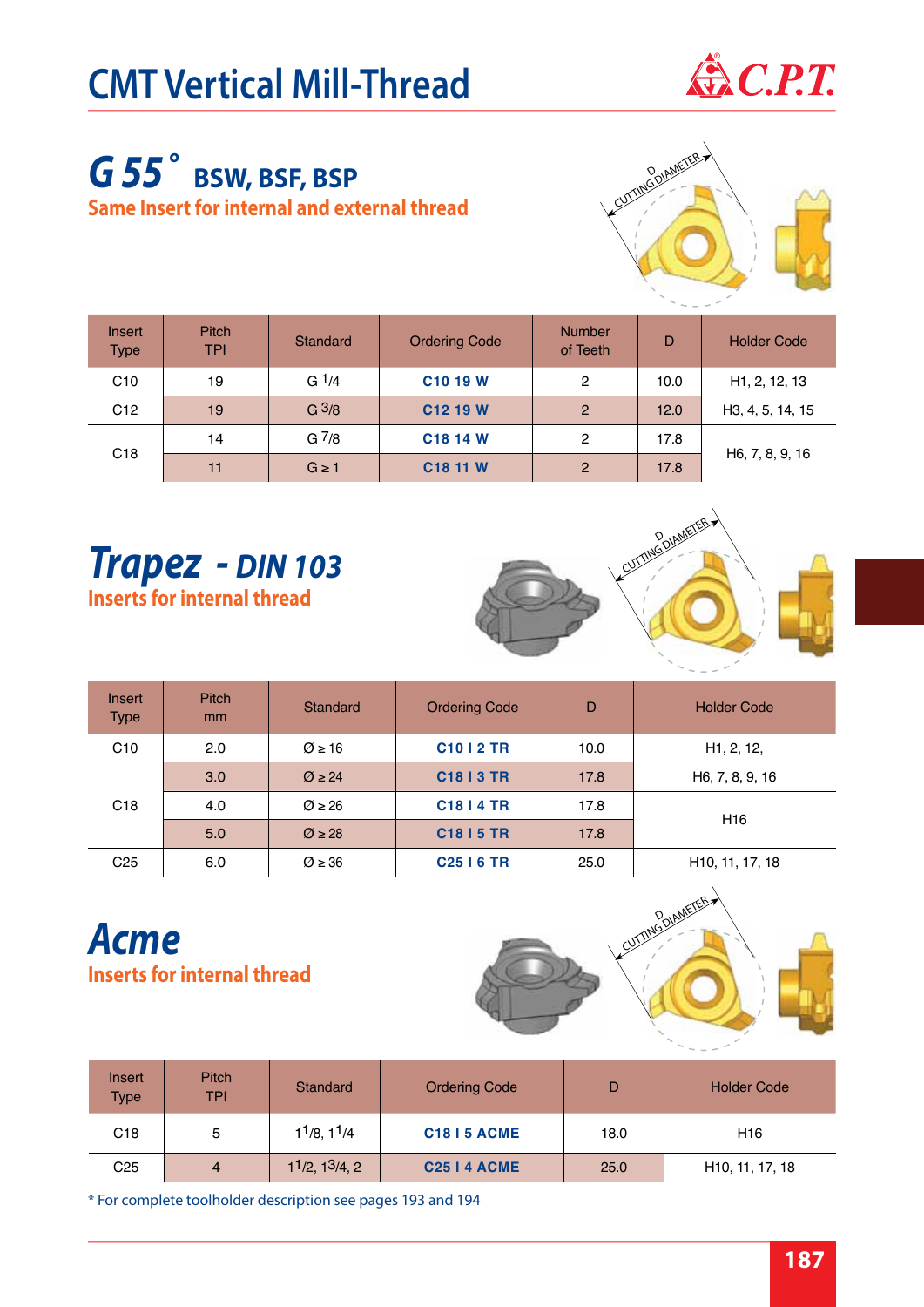

### *Chamfering and Grooving*



| Insert<br><b>Type</b> | <b>Ordering Code</b>            | D    | н    | W   | $\alpha$   | Holder Code*                 |
|-----------------------|---------------------------------|------|------|-----|------------|------------------------------|
| C10                   | C <sub>10</sub> C <sub>90</sub> | 10.0 | 1.30 | 0.4 | $90^\circ$ | H <sub>1</sub> , 2, 12       |
| C <sub>12</sub>       | C12 C90                         | 12.0 | 1.35 | 0.3 | $90^\circ$ | H <sub>3</sub> , 4, 5, 14    |
| C <sub>18</sub>       | C <sub>18</sub> C <sub>90</sub> | 17.8 | 1.95 | 1.1 | $90^\circ$ | H6, 7, 8, 9, 16              |
| C <sub>25</sub>       | <b>C25 C90</b>                  | 25.0 | 2.50 | 1.0 | $90^\circ$ | H <sub>10</sub> , 11, 17, 18 |

#### *Chamfering, Grooving and Boring* **Multi Flute**



| Insert<br><b>Type</b> | <b>Ordering Code</b> | D           | H max | W   | $\alpha$     | No. of<br><b>Flutes</b> | <b>Holder Code</b>       |  |
|-----------------------|----------------------|-------------|-------|-----|--------------|-------------------------|--------------------------|--|
| S <sub>17</sub>       | <b>SC160 E H14</b>   | 16.0        | 1.35  | 0.2 | $90^{\circ}$ | 5                       | H3, 4, 5, 14, 15         |  |
|                       | <b>SC170 E H14</b>   | 17.0        | 1.35  | 0.2 | $90^\circ$   | 5                       | H6, 7, 8, 9, 16          |  |
| S <sub>20</sub>       | <b>SC200 F H14</b>   | 20.0        | 1.35  | 0.2 | $90^{\circ}$ | 6                       | H6, 7, 8, 9, 16          |  |
|                       | <b>SC200 F H24</b>   | <b>20.0</b> | 2.35  | 0.2 | $90^\circ$   | 6                       |                          |  |
| S35                   | <b>SC350 F H42</b>   | 35.0        | 4.20  | 0.2 | $90^{\circ}$ | 6                       | H <sub>19</sub> , 20, 21 |  |
|                       | <b>SC200 F H20</b>   | 20.0        | 1.95  | 1.0 | $90^\circ$   | 6                       |                          |  |
| S <sub>20</sub>       | <b>SC200 F H17</b>   | 20.0        | 1.70  | 1.5 | $90^\circ$   | 6                       |                          |  |
|                       | <b>SC200 F H15</b>   | 20.0        | 1.50  | 2.0 | $90^\circ$   | $\,6$                   | H6, 7, 8, 9, 16          |  |
|                       | <b>SC200 F H12</b>   | 20.0        | 1.20  | 2.5 | $90^{\circ}$ | 6                       |                          |  |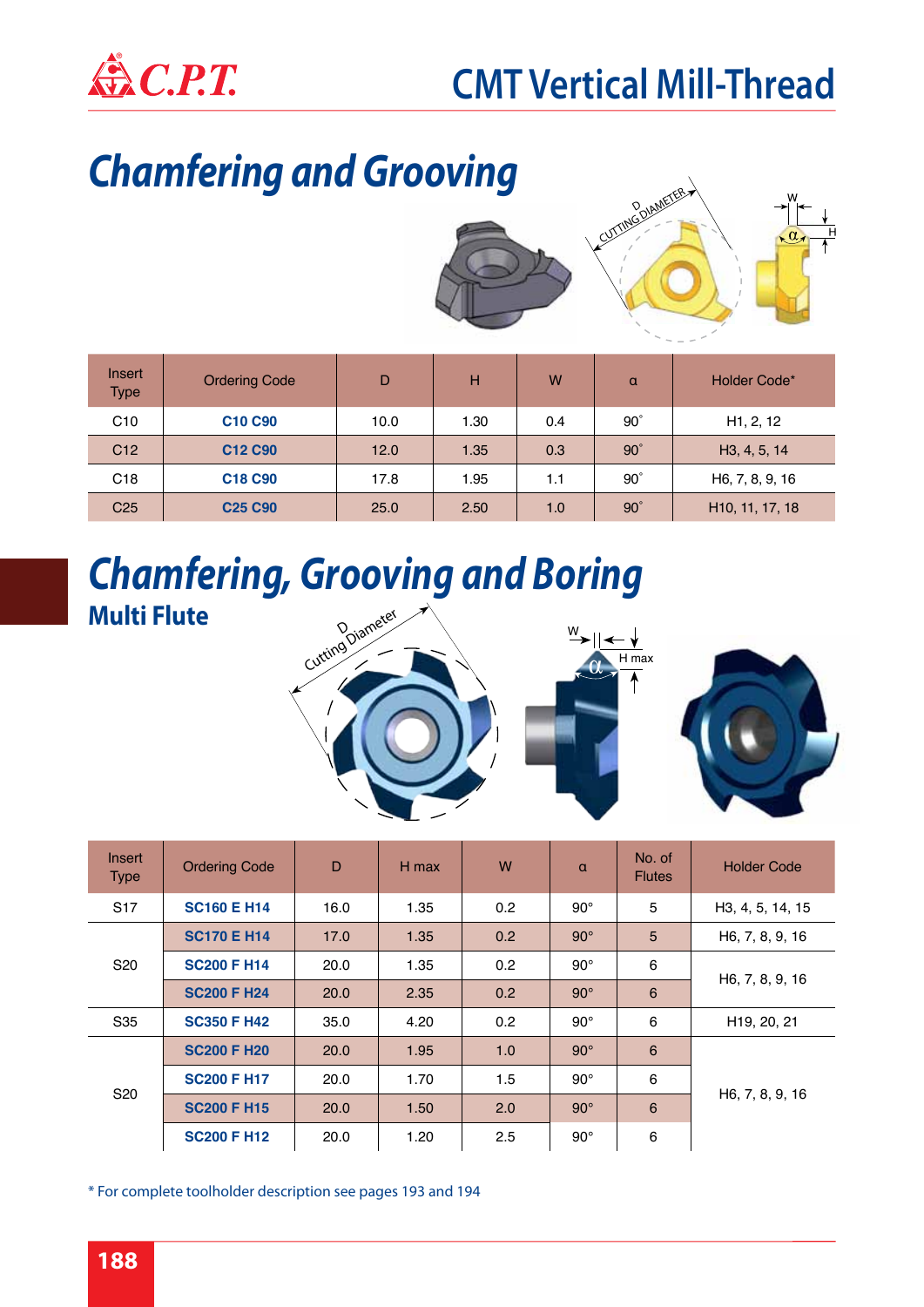# **CMT Vertical Mill-Thread**  $\bigoplus$  C.P.T.



### *Groove Milling*



| Insert<br><b>Type</b> | <b>Ordering Code</b> | D    | W<br>±0.02 | T<br>max. | $\overline{\mathsf{R}}$ | Groove Dia.<br>(min.) | <b>Holder Code</b>         |  |
|-----------------------|----------------------|------|------------|-----------|-------------------------|-----------------------|----------------------------|--|
|                       | <b>C10 W08</b>       |      | 0.80       | 0.80      |                         |                       |                            |  |
| C10                   | <b>C10 W09</b>       | 10.0 | 0.90       | 0.90      | 0.1                     | $\varnothing$ > 10.0  | H <sub>1</sub> , 2, 12, 13 |  |
|                       | <b>C10 W10</b>       |      | 1.00       | 0.90      |                         |                       |                            |  |
| C12                   | <b>C12 W08</b>       | 12.0 | 0.80       | 0.80      | 0.1                     | $\varnothing$ > 12.0  | H3, 4, 5, 14, 15           |  |
|                       | C12 W10              |      | 1.00       | 0.90      |                         |                       |                            |  |
|                       | C18 W10              |      | 1.00       | 1.50      |                         |                       | H6, 7, 8, 9, 16            |  |
| C18                   | C18 W12              | 17.8 | 1.20       | 1.50      | 0.1                     | $\varnothing$ > 17.8  |                            |  |
|                       | C18 W15              |      | 1.50       | 1.95      |                         |                       |                            |  |
|                       | <b>C18 W20</b>       |      | 2.00       | 2.80      |                         |                       | H <sub>16</sub>            |  |
|                       | <b>C25 W20</b>       |      | 2.00       | 3.00      |                         |                       |                            |  |
|                       | <b>C25 W25</b>       |      | 2.50       | 3.00      |                         |                       |                            |  |
|                       | <b>C25 W30</b>       | 25.0 | 3.00       | 3.00      | 0.2                     | $\varnothing$ > 25    |                            |  |
| C <sub>25</sub>       | <b>C25 W35</b>       |      | 3.50       | 3.50      |                         |                       | H10, 11, 17, 18            |  |
|                       | <b>C25 W40</b>       |      | 4.00       | 3.50      |                         |                       |                            |  |
|                       | <b>C25 W50</b>       |      | 5.00       | 3.50      |                         |                       |                            |  |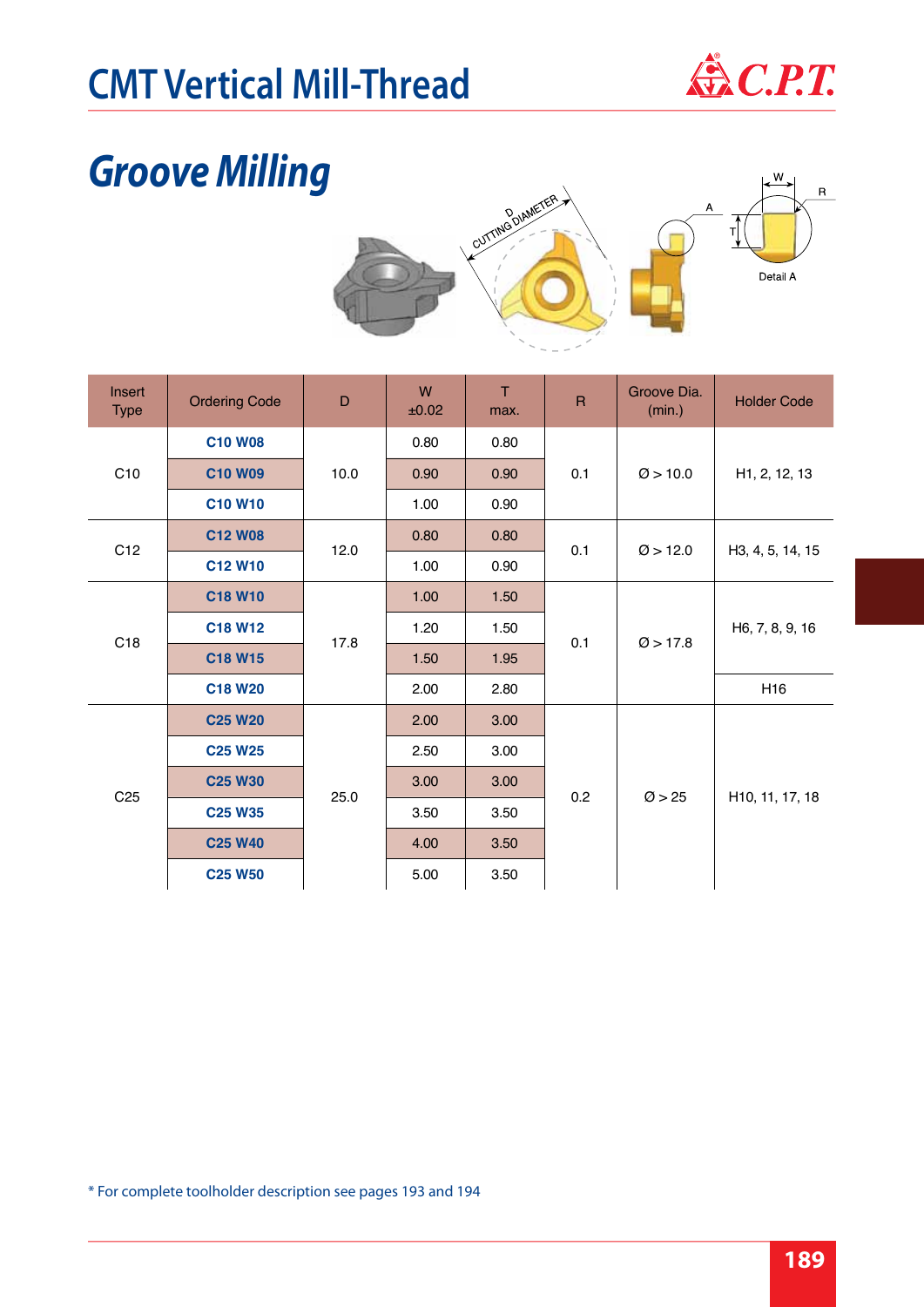

# *Groove Milling*



| Insert<br><b>Type</b> | <b>Ordering Code</b> | D    | W<br>±0.02 | T<br>Max. | $\overline{R}$ | Groove Dia.<br>(min) | No. of<br><b>Flutes</b> | <b>Holder Code</b> |
|-----------------------|----------------------|------|------------|-----------|----------------|----------------------|-------------------------|--------------------|
|                       | <b>SG170 F W15</b>   | 17.0 | 1.5        |           |                |                      |                         |                    |
| S <sub>17</sub>       | <b>SG170 F W20</b>   | 17.0 | 2.0        | 2.8       | 0.2            | $\varnothing$ > 17   | 6                       | H3, 4, 5, 14, 15   |
|                       | <b>SG170 F W25</b>   | 17.0 | 2.5        |           |                |                      |                         |                    |
|                       | <b>SG200 F W15</b>   | 20.0 | 1.5        |           |                |                      |                         |                    |
|                       | <b>SG200 F W20</b>   | 20.0 | 2.0        |           |                |                      | 6                       |                    |
| S <sub>20</sub>       | <b>SG200 F W25</b>   | 20.0 | 2.5        | 2.9       | 0.2            | $\varnothing$ > 20   |                         | H6, 7, 8, 9, 16    |
|                       | <b>SG200 F W30</b>   | 20.0 | 3.0        |           |                |                      |                         |                    |
|                       | <b>SG200 F W40</b>   | 20.0 | 4.0        |           |                |                      |                         |                    |
|                       | <b>SG200 F W49</b>   | 20.0 | 4.9        |           |                |                      |                         |                    |
|                       | <b>SG200 E W20T</b>  | 20.0 | 2.0        |           |                |                      | 5                       |                    |
| S20                   | <b>SG200 E W25T</b>  | 20.0 | 2.5        | 3.7       | 0.2            | $\varnothing$ > 20   |                         | H <sub>16</sub>    |
|                       | <b>SG200 E W30T</b>  | 20.0 | 3.0        |           |                |                      |                         |                    |
|                       | <b>SG350 F W30T</b>  | 35.0 | 3.0        |           |                |                      |                         |                    |
|                       | <b>SG350 F W40T</b>  | 35.0 | 4.0        |           |                |                      |                         |                    |
| S35                   | <b>SG350 F W50T</b>  | 35.0 | 5.0        | 6.3       | 0.2            | $\varnothing$ > 35   | 6                       | H19, 20, 21        |
|                       | <b>SG350 F W60T</b>  | 35.0 | 6.0        |           |                |                      |                         |                    |
|                       | <b>SG350 F W80T</b>  | 35.0 | 8.0        |           |                |                      |                         |                    |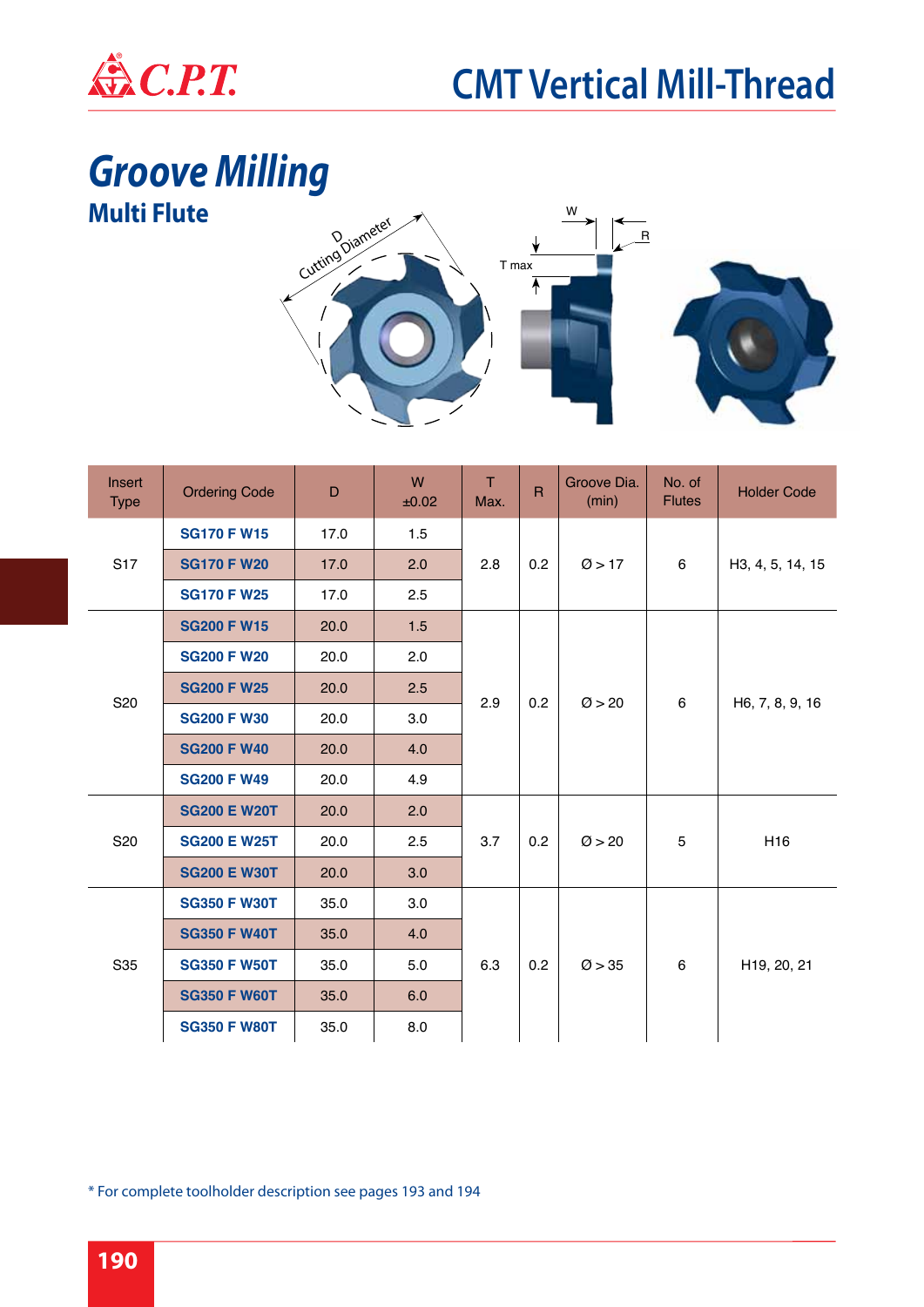

#### *Full Radius Groove Milling* **Multi Flute**



| Insert<br><b>Type</b> | <b>Ordering Code</b> | D    | $\mathsf{R}$ | W<br>±0.02 | Max. | Groove Dia.<br>(min) | No. of<br><b>Flutes</b> | <b>Holder Code</b> |
|-----------------------|----------------------|------|--------------|------------|------|----------------------|-------------------------|--------------------|
|                       | <b>SG200 F R10</b>   | 20.0 | 1.0          | 2.0        |      | $\varnothing$ > 20   | 6                       | H6, 7, 8, 9, 16    |
| S <sub>20</sub>       | <b>SG200 F R12</b>   | 20.0 | 1.2          | 2.4        | 2.9  |                      |                         |                    |
|                       | <b>SG200 F R15</b>   | 20.0 | 1.5          | 3.0        |      |                      |                         |                    |
|                       | <b>SG200 F R20</b>   | 20.0 | 2.0          | 4.0        |      |                      |                         |                    |

## *Face Milling and Finishing*





| Insert<br><b>Type</b> | <b>Ordering Code</b>               |      | W   | R   | <b>Holder Code</b>           |
|-----------------------|------------------------------------|------|-----|-----|------------------------------|
| C <sub>18</sub>       | C <sub>18</sub> F R <sub>0.1</sub> | 17.8 | 5.0 | 0.1 | H6, 7, 8, 9, 16              |
| C <sub>25</sub>       | <b>C25 F R0.2</b>                  | 25.0 | 6.0 | 0.2 | H <sub>10</sub> , 11, 17, 18 |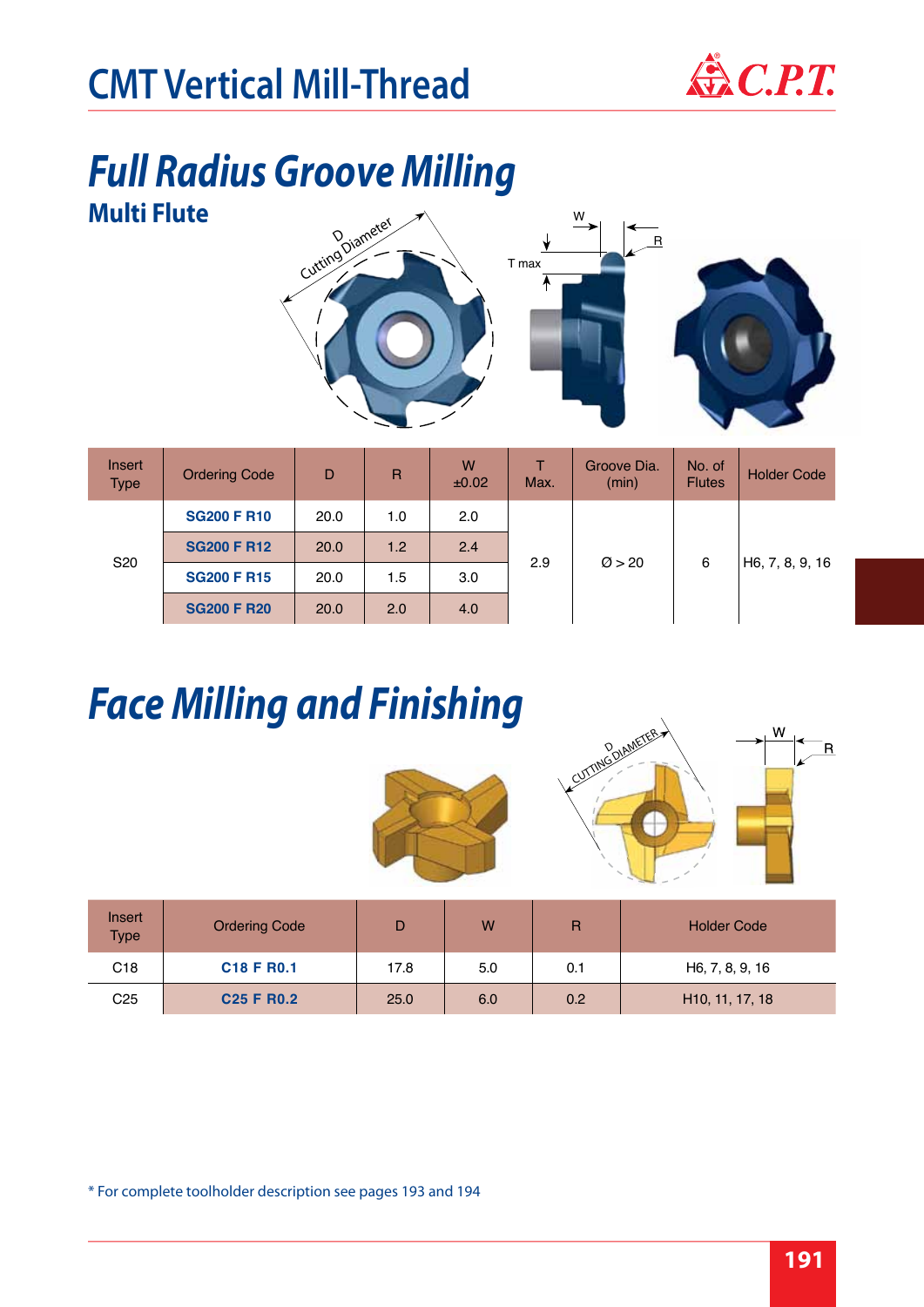

### *Corner Rounding*



| <b>Insert</b><br><b>Type</b> | <b>Ordering Code</b> | D    | D <sub>o</sub> | $\overline{R}$ |      | <b>Holder Code</b>         |
|------------------------------|----------------------|------|----------------|----------------|------|----------------------------|
|                              | <b>C10 CR05</b>      | 10.0 | 7.9            | 0.5            | 1.05 |                            |
| C <sub>10</sub>              | <b>C10 CR10</b>      | 10.0 | 6.9            | 1.0            | 1.55 | H <sub>1</sub> , 2, 12, 13 |
|                              | <b>C18 CR13</b>      | 17.8 | 14.2           | 1.25           | 1.80 |                            |
| C <sub>18</sub>              | <b>C18 CR15</b>      | 17.8 | 13.7           | 1.5            | 2.05 | H6, 7, 8, 9, 16            |
|                              | <b>C18 CR20</b>      | 17.8 | 12.7           | 2.0            | 2.55 |                            |

#### *Corner Rounding* **Multi Flute**



| Insert<br><b>Type</b> | <b>Ordering Code</b> | D    | Do   | R    |      | No. of Flutes | <b>Holder Code</b> |
|-----------------------|----------------------|------|------|------|------|---------------|--------------------|
|                       | <b>S170 E CR10</b>   | 17.0 | 13.9 | 1.0  | 1.55 | 5             |                    |
| S <sub>17</sub>       | <b>S170 E CR13</b>   | 17.0 | 13.4 | 1.25 | 1.80 | 5             | H3, 4, 5, 14, 15   |
|                       | <b>S170 E CR15</b>   | 17.0 | 12.9 | 1.5  | 2.05 | 5             |                    |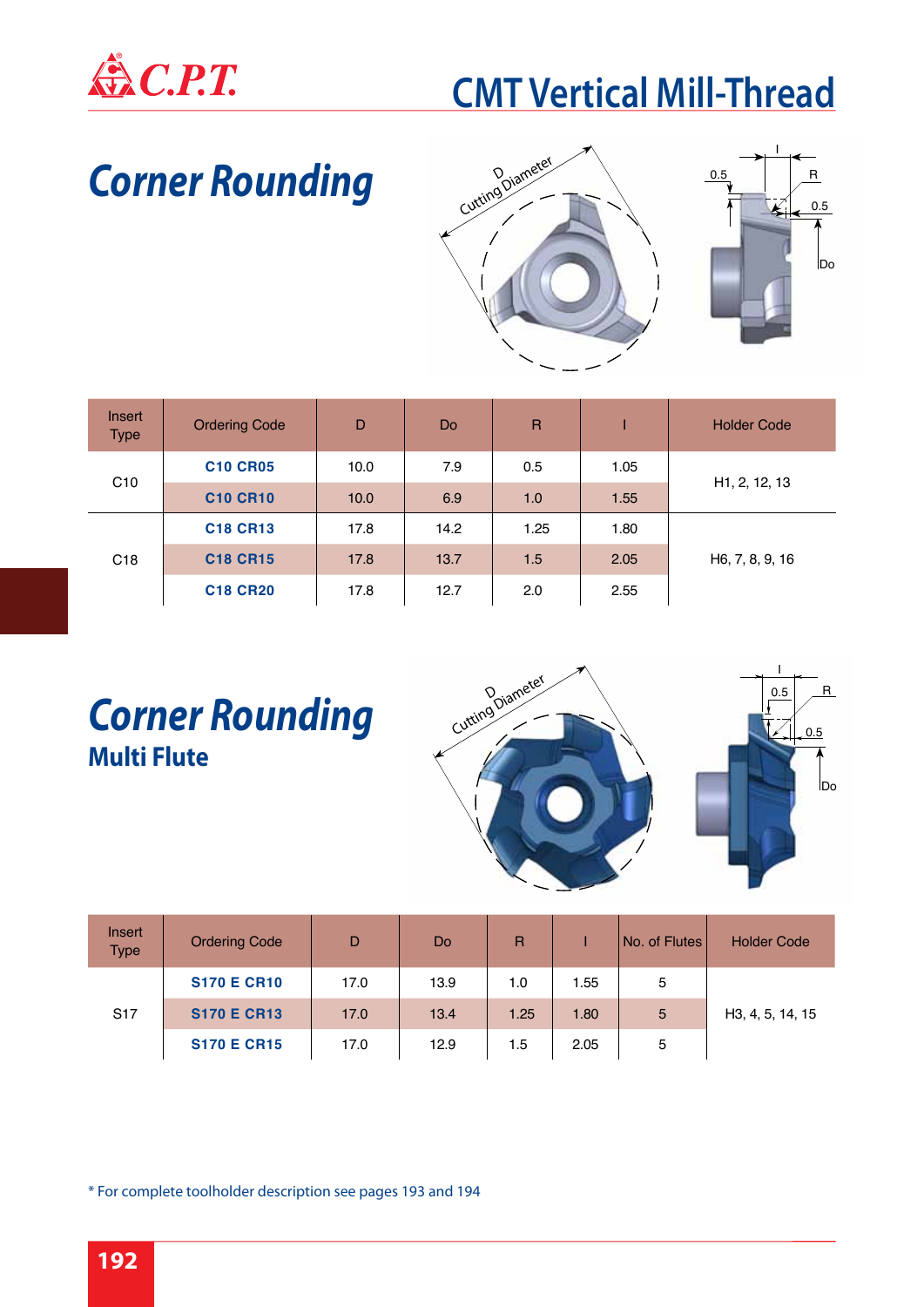

# *Steel Toolholders*

With internal coolant



| Tool No.        | <b>Ordering Code</b> | Insert<br><b>Type</b>   | d               | D <sub>2</sub> |    | L   | Insert<br><b>Screw</b> | <b>Torx</b><br>Key |
|-----------------|----------------------|-------------------------|-----------------|----------------|----|-----|------------------------|--------------------|
| H1              | <b>SRC 1210 E</b>    | C <sub>10</sub>         | 12 <sub>2</sub> | 7.3            | 19 | 70  | S <sub>5</sub>         | K <sub>5</sub>     |
| H2              | <b>SRC 1610 G</b>    |                         | 16              |                | 19 | 90  |                        |                    |
| H <sub>3</sub>  | <b>SRC 1212 E</b>    |                         | 12 <sup>2</sup> |                | 25 | 70  |                        |                    |
| H4              | <b>SRC 1612 G</b>    | C12,<br>S <sub>17</sub> | 16              | 9.0            | 25 | 90  | S <sub>10</sub>        | K <sub>10</sub>    |
| H <sub>5</sub>  | <b>SRC 1612 H</b>    |                         | 16              |                | 35 | 100 |                        |                    |
| H6              | <b>SRC 1618 H</b>    |                         | 16              |                | 48 | 100 |                        |                    |
| H7              | <b>SRC 2018 H</b>    | C18,                    | 20              | 13.8           | 32 | 100 | S <sub>16</sub>        | K16                |
| H8              | <b>SRC 2018 J</b>    | S <sub>20</sub>         | 20              |                | 48 | 110 |                        |                    |
| H <sub>9</sub>  | <b>SRC 2018 L</b>    |                         | 20              |                | 74 | 140 |                        |                    |
| H <sub>10</sub> | <b>SRC 2525 J</b>    | C <sub>25</sub>         | 25              | 17.5           | 45 | 115 | S <sub>27</sub>        | K <sub>27</sub>    |
| H11             | <b>SRC 2525 M</b>    |                         | 25              |                | 80 | 150 |                        |                    |
| H <sub>19</sub> | <b>SRC 2535 H</b>    | S35                     | 25              | 22             | 40 | 100 | S33                    | K33                |
| H <sub>20</sub> | <b>SRC 2535 K</b>    |                         | 25              |                | 60 | 130 |                        |                    |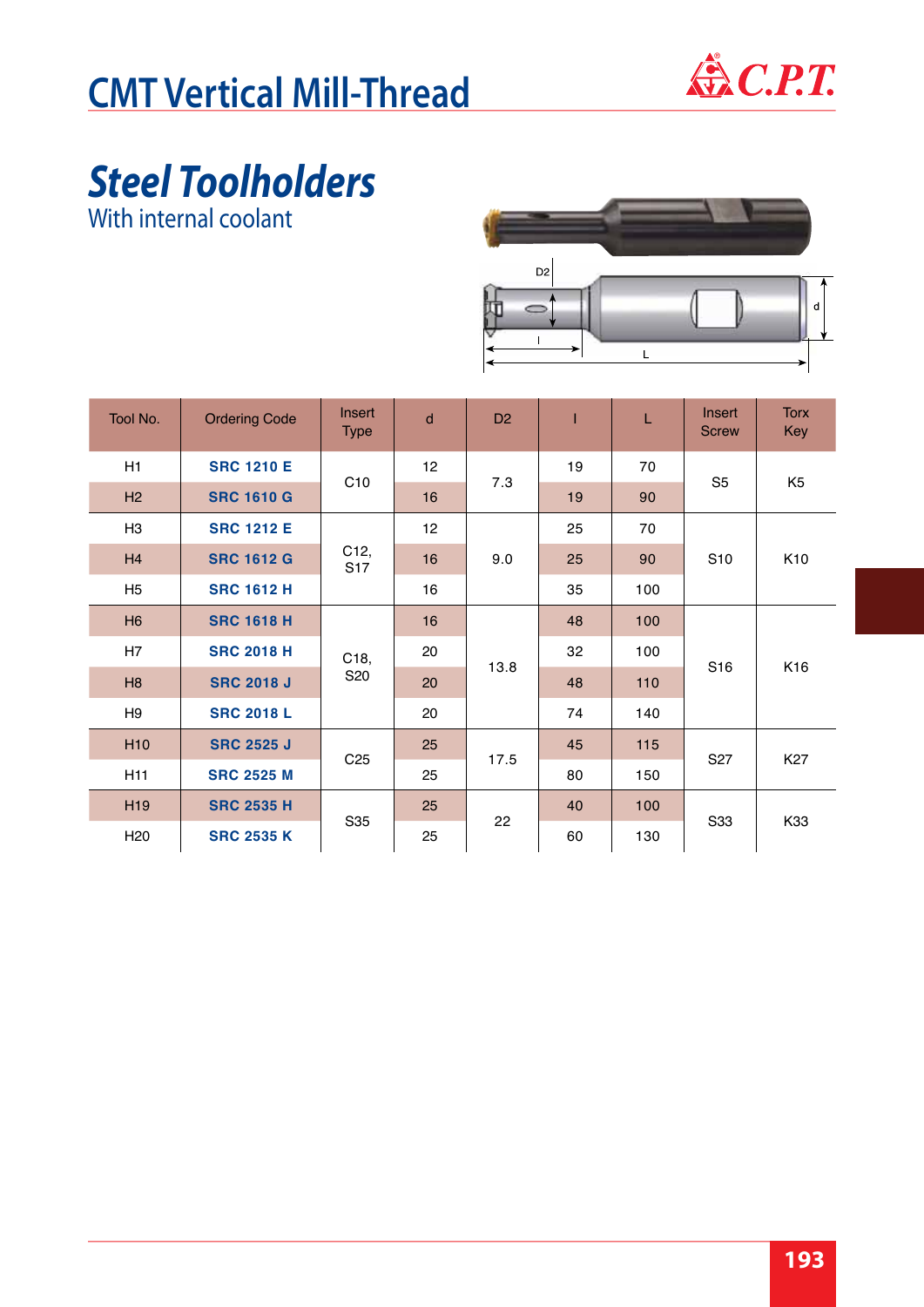

### *Carbide Shank Toolholders*

**With internal coolant**



 $\overline{\mathsf{L}}$ 

| Tool No.        | <b>Ordering Code</b>  | Insert<br><b>Type</b>              | d  | D <sub>2</sub> |    | L   | Insert<br><b>Screw</b> | <b>Torx</b><br>Key |
|-----------------|-----------------------|------------------------------------|----|----------------|----|-----|------------------------|--------------------|
| H <sub>12</sub> | <b>CRC 0810 L35 K</b> |                                    | 8  | 7.3            | 35 | 125 | S <sub>5</sub>         | K <sub>5</sub>     |
| H <sub>13</sub> | <b>CRC 0810 K</b>     | C10                                | 8  | 8.0            |    | 125 | S <sub>5</sub>         | K <sub>5</sub>     |
| H <sub>14</sub> | <b>CRC 1012 L40 M</b> | C12,                               | 10 | 9.0            | 40 | 150 | S <sub>10</sub>        | K <sub>10</sub>    |
| H <sub>15</sub> | <b>CRC 1012 M</b>     | S <sub>17</sub>                    | 10 | 10.0           |    | 150 | S <sub>10</sub>        | K <sub>10</sub>    |
| H <sub>16</sub> | <b>CRC 1218 P</b>     | C <sub>18</sub><br>S <sub>20</sub> | 12 | 12.0           |    | 170 | S <sub>16</sub>        | K <sub>16</sub>    |
| <b>H17</b>      | <b>CRC 1625 R</b>     |                                    | 16 | 16.0           |    | 205 | <b>S27</b>             | <b>K27</b>         |
| H <sub>18</sub> | <b>CRC 2025 L85 S</b> | C <sub>25</sub>                    | 20 | 17.5           | 85 | 250 | S <sub>27</sub>        | K27                |
| H <sub>21</sub> | <b>CRC 2035 S</b>     | S <sub>35</sub>                    | 20 | 22.0           |    | 260 | <b>S33</b>             | <b>K33</b>         |

 $\uparrow$ 

**Toolholders without Weldon**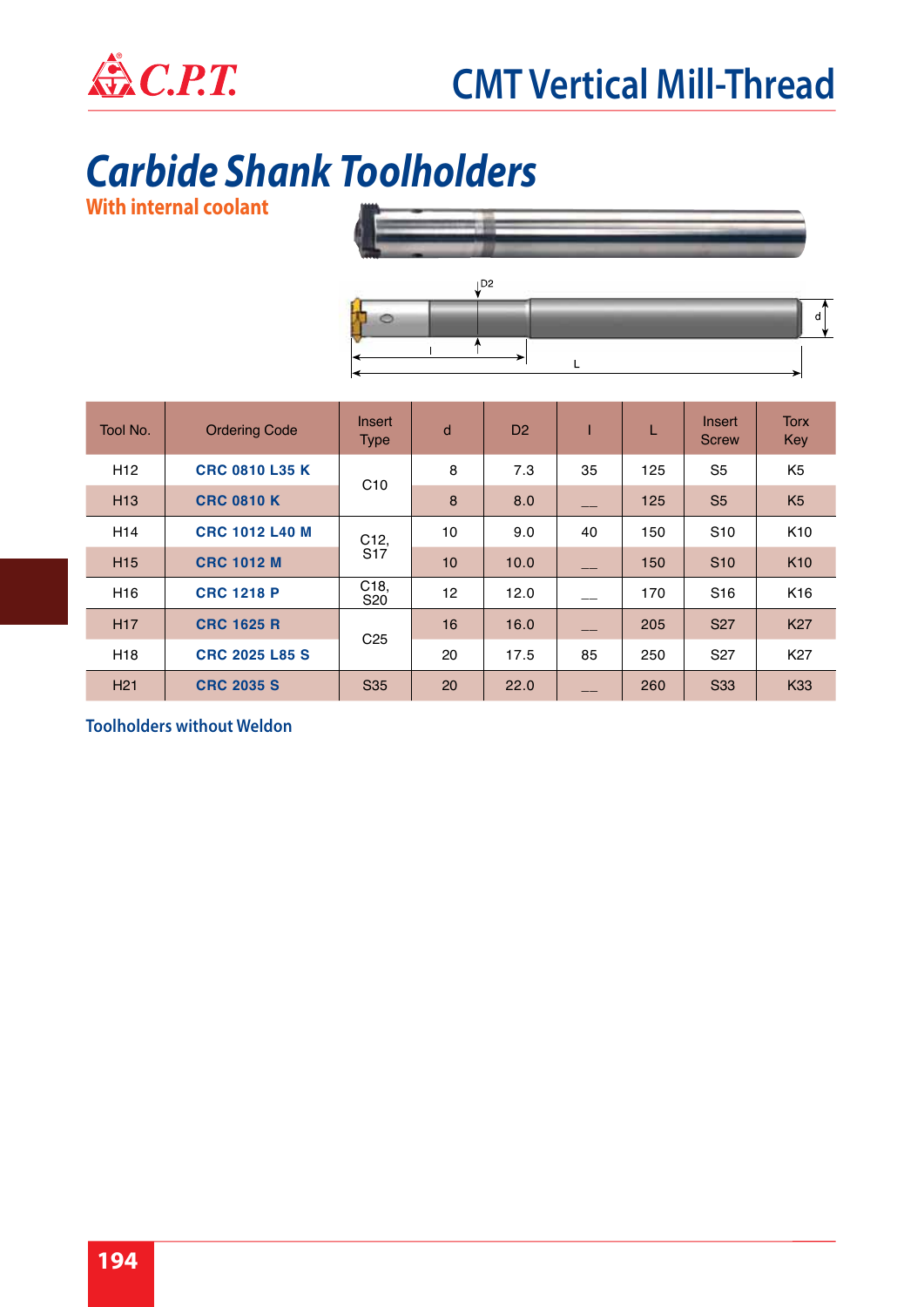

### *CMT Multi Insert Milling Cutters*

#### **C.P.T. presents a new generation of CMT indexable milling inserts and cutters for Grooving, Chamfering and Threading**





#### **Inserts**

- **Insert profiles are fully ground**
- **Spiral inserts for smooth cutting operation**
- **Three cutting edges on each insert**
- **For a wide range of materials and applications**

**Carbide grade: MT7**

### **Milling cutters / Disc milling cutter**

- **4 8 inserts per holder, for high productivity**
- **To use with C.P.T. standard CMT S35 toolholders**
- **The milling cutters are coated with a special layer (silver color) for high Anti-corrosive resistance and extra protection against cutting burrs**

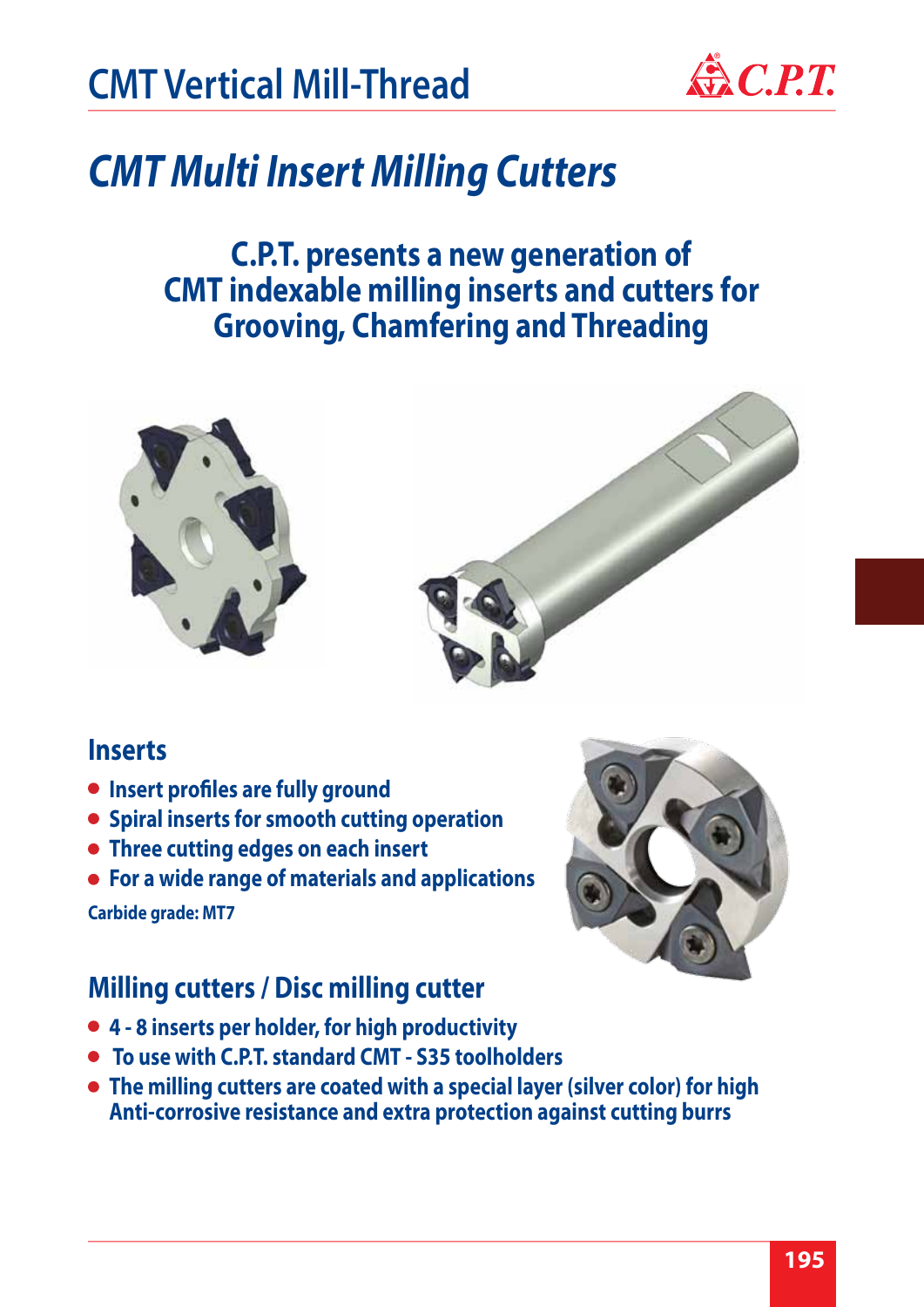

## *Product Identification* **- Ordering Codes**

#### **Inserts**



#### **Toolholders**

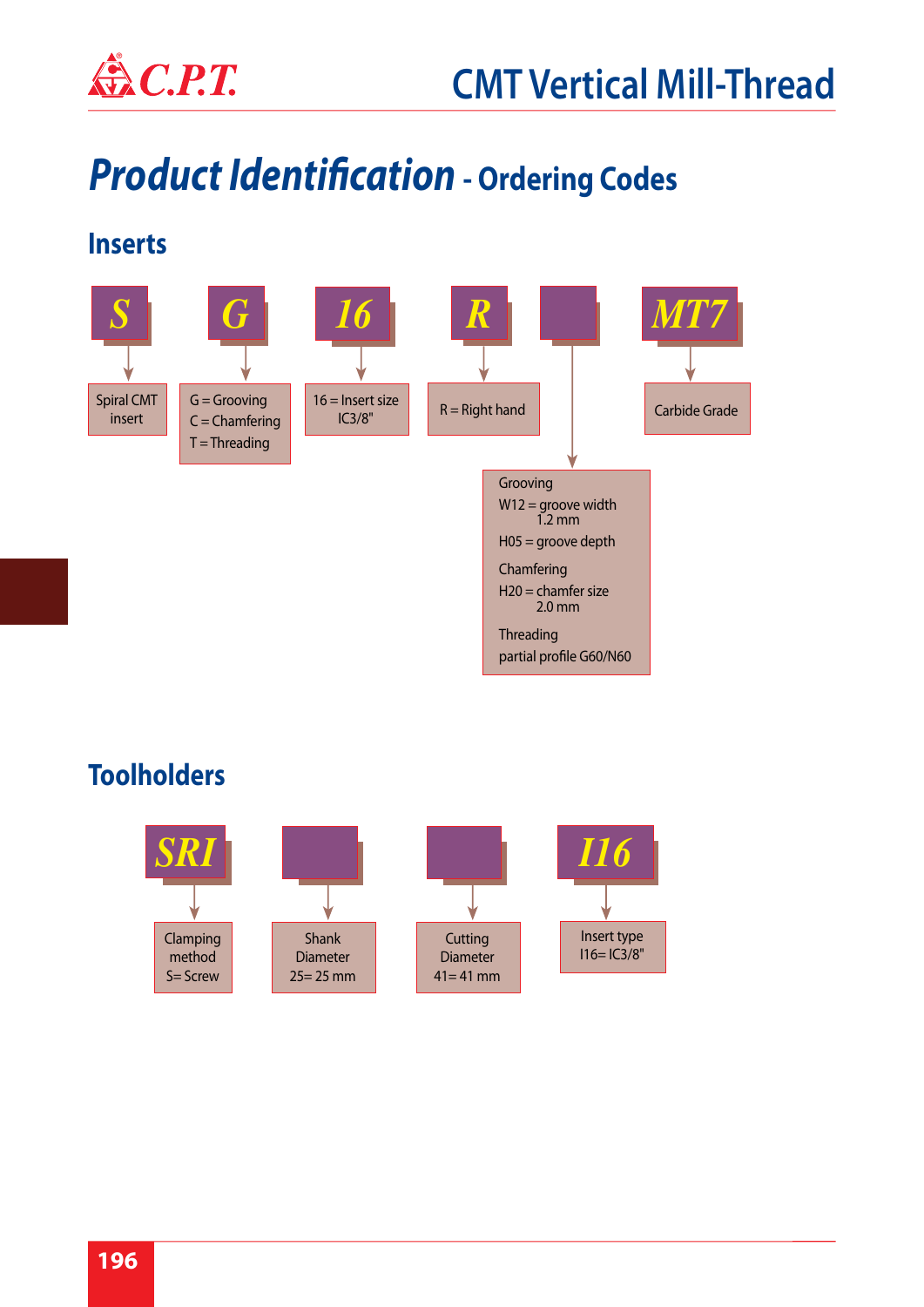

### *Groove Milling*



#### **DIN 471 / 472**

| Insert<br><b>Type</b> | 1.C.               | <b>Ordering Code</b> | W    | $\overline{R}$ | <b>Holder Code</b>                                  |
|-----------------------|--------------------|----------------------|------|----------------|-----------------------------------------------------|
|                       |                    | <b>SG 16 R W14</b>   | 1.40 | 0.10           |                                                     |
|                       |                    | <b>SG 16 R W17</b>   |      | 0.10           |                                                     |
|                       | <b>SG 16 R W19</b> | 1.95                 | 0.15 |                |                                                     |
| SI <sub>16</sub>      | 3/8"               | <b>SG 16 R W22</b>   | 2.25 | 0.15           | H <sub>22</sub> , H <sub>23</sub>                   |
|                       |                    | <b>SG 16 R W27</b>   | 2.75 | 0.20           |                                                     |
|                       |                    | <b>SG 16 R W32</b>   | 3.25 | 0.20           |                                                     |
|                       |                    | <b>SG 16 R W42</b>   | 4.25 | 0.20           |                                                     |
|                       |                    | <b>SG 16 R W43</b>   | 4.35 | 0.20           | H <sub>22</sub> , H <sub>23</sub> , H <sub>24</sub> |

#### Right hand cutting

| Insert<br><b>Type</b> | I.C. | <b>Ordering Code</b> | W    | Е    | <b>Holder Code</b> |  |
|-----------------------|------|----------------------|------|------|--------------------|--|
| <b>SI16</b>           | 3/8" | <b>SG 16 L W43</b>   | 4.35 | 0.20 | H <sub>24</sub>    |  |

#### Left hand cutting

\* Maximum groove depth (T max) according to the toolholder.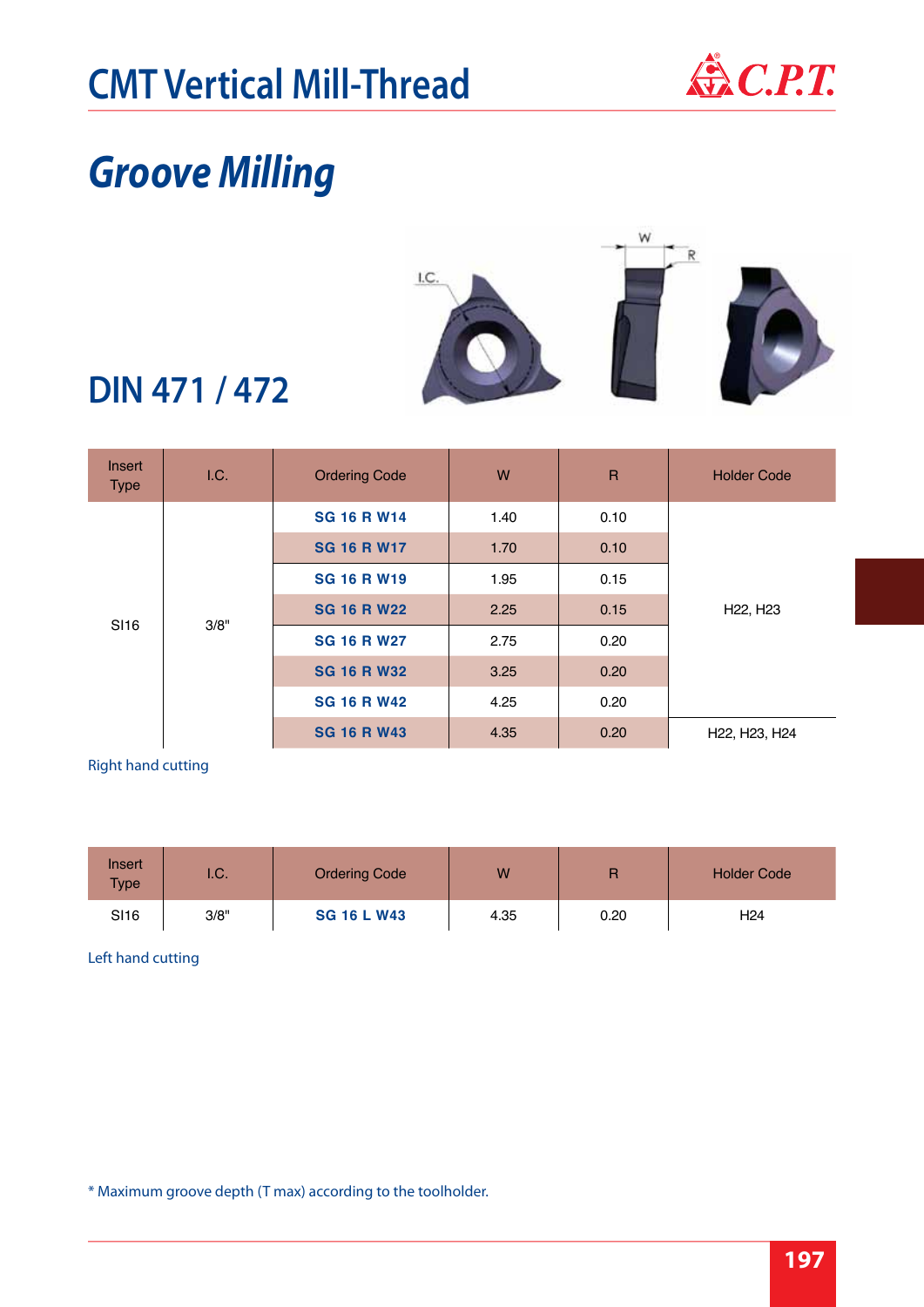

## *Groove Milling with Chamfer*



#### **DIN 471 / 472**

| Insert<br><b>Type</b> | I.C. | <b>Ordering Code</b>   | W    | H max | $\mathsf{R}$ | $\alpha$   | <b>Holder Code</b>                |  |  |
|-----------------------|------|------------------------|------|-------|--------------|------------|-----------------------------------|--|--|
|                       |      | <b>SG 16 R W12 H05</b> | 1.20 | 0.50  |              |            |                                   |  |  |
|                       |      | <b>SG 16 R W14 H07</b> | 1.40 | 0.70  |              |            |                                   |  |  |
|                       |      | <b>SG 16 R W14 H08</b> | 1.40 | 0.85  | 0.10         |            | H <sub>22</sub> , H <sub>23</sub> |  |  |
|                       | 3/8" | <b>SG 16 R W17 H08</b> | 1.70 | 0.85  |              | $45^\circ$ |                                   |  |  |
|                       |      | <b>SG 16 R W17 H10</b> | 1.70 | 1.00  |              |            |                                   |  |  |
| SI <sub>16</sub>      |      | <b>SG 16 R W19 H12</b> | 1.95 | 1.25  |              |            |                                   |  |  |
|                       |      | <b>SG 16 R W22 H15</b> | 2.25 | 1.50  |              |            |                                   |  |  |
|                       |      | <b>SG 16 R W27 H15</b> | 2.75 | 1.50  |              |            |                                   |  |  |
|                       |      | <b>SG 16 R W27 H17</b> | 2.75 | 1.75  | 0.15         |            |                                   |  |  |
|                       |      | <b>SG 16 R W32 H17</b> | 3.25 | 1.75  |              |            |                                   |  |  |
|                       |      | <b>SG 16 R W42 H20</b> | 4.25 | 2.00  |              |            |                                   |  |  |
|                       |      | <b>SG 16 R W42 H25</b> | 4.25 | 2.50  |              |            |                                   |  |  |

#### Right hand cutting

*Chamfering*





| Insert<br><b>Type</b> | 1.C. | <b>Ordering Code</b> | H max | W   | α          | <b>Holder Code</b>                |  |
|-----------------------|------|----------------------|-------|-----|------------|-----------------------------------|--|
| SI <sub>16</sub>      |      | <b>SC 16 R H20</b>   | 2.00  | 0.2 | $90^\circ$ | H <sub>22</sub> , H <sub>23</sub> |  |
|                       | 3/8" | <b>SC 16 R H19</b>   | 1.90  | 0.5 |            |                                   |  |

Maximum groove depth (T max) according to the toolholder.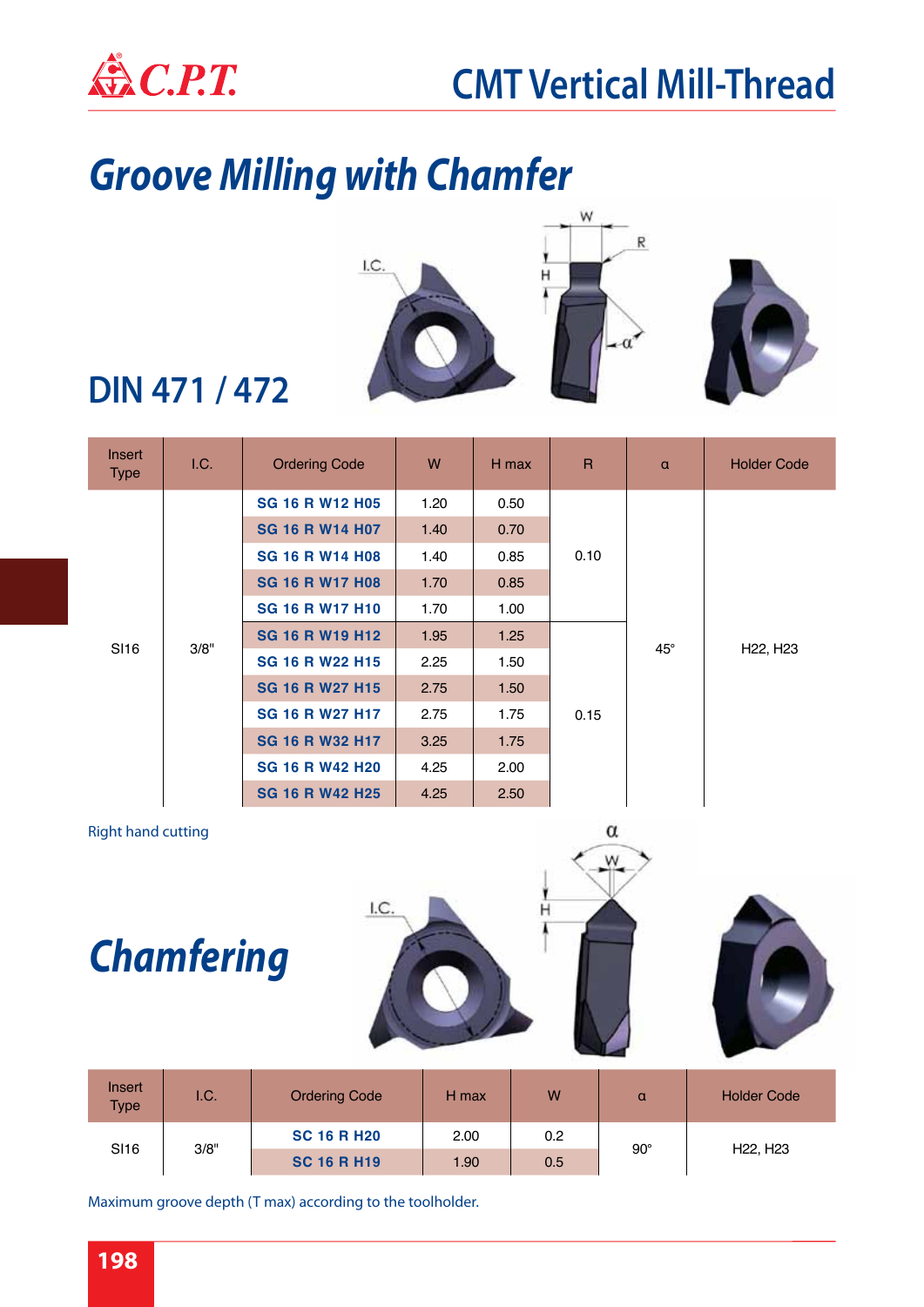

## *Partial Profile 60° - ISO, UN*

**Same Insert for internal and external thread**





| Insert<br><b>Type</b> | I.C. | <b>Ordering Code</b> | <b>Pitch Range</b><br>mm | <b>Pitch Range</b><br>TPI | <b>Holder Code</b>                |
|-----------------------|------|----------------------|--------------------------|---------------------------|-----------------------------------|
| SI <sub>16</sub>      | 3/8" | <b>ST 16 R G60</b>   | $1.5 - 3.0$              | $16-8$                    | H <sub>22</sub> , H <sub>23</sub> |
|                       |      | <b>ST 16 R N60</b>   | $3.5 - 5.0$              | $7 - 5$                   |                                   |

Right hand cutting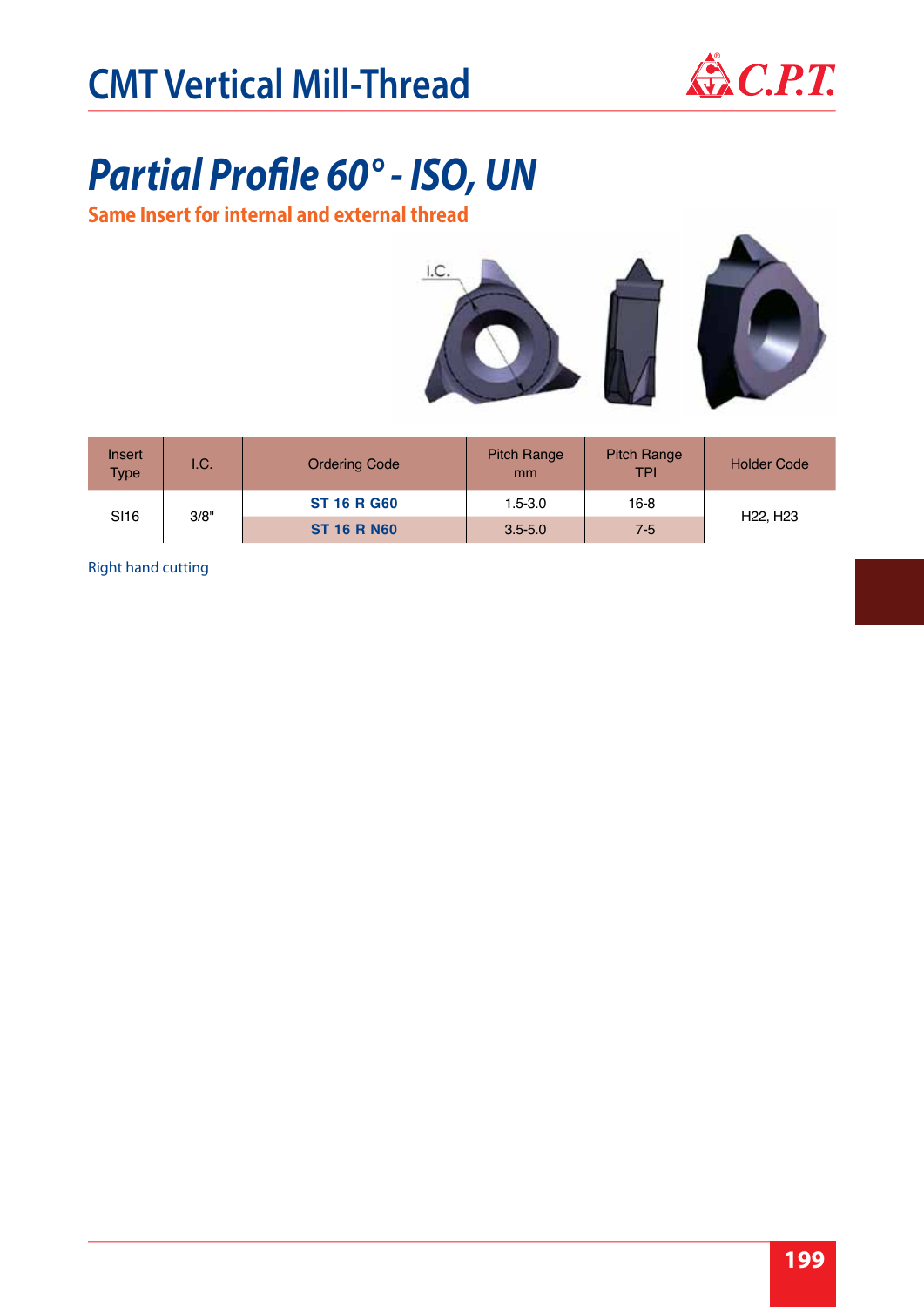

*Toolholders* **Milling Cutter- Arbor**



| <b>Tool</b><br>No. | <b>Ordering Code</b> | Insert<br>type |    |      | max | B    | e    | Insert<br><b>Screw</b> | <b>Torx</b><br>Key |
|--------------------|----------------------|----------------|----|------|-----|------|------|------------------------|--------------------|
| H <sub>22</sub>    | <b>SRI 41-116</b>    | <b>SI16</b>    | 41 | 33.2 | 3.6 | 12.5 | 12.0 | S16S                   | K <sub>16</sub>    |

#### Right hand cutting

To connect to the standard CMT toolholders S35: SRC 2535 H, SRC 2535 K, CRC 2035 S

#### **Milling Cutter- Weldon Shank**







| <b>Tool</b><br>No. | <b>Ordering Code</b> | Insert<br>type |    |    | max | в    | $\sim$ |     | Inseri<br><b>Screw</b> | <b>Torx</b><br>Key |
|--------------------|----------------------|----------------|----|----|-----|------|--------|-----|------------------------|--------------------|
| H <sub>23</sub>    | <b>SRI 2541-116</b>  | <b>SI16</b>    | 41 | 25 | 3.6 | 12.5 | 12.0   | 125 | S16S                   | K16                |

Right hand cutting